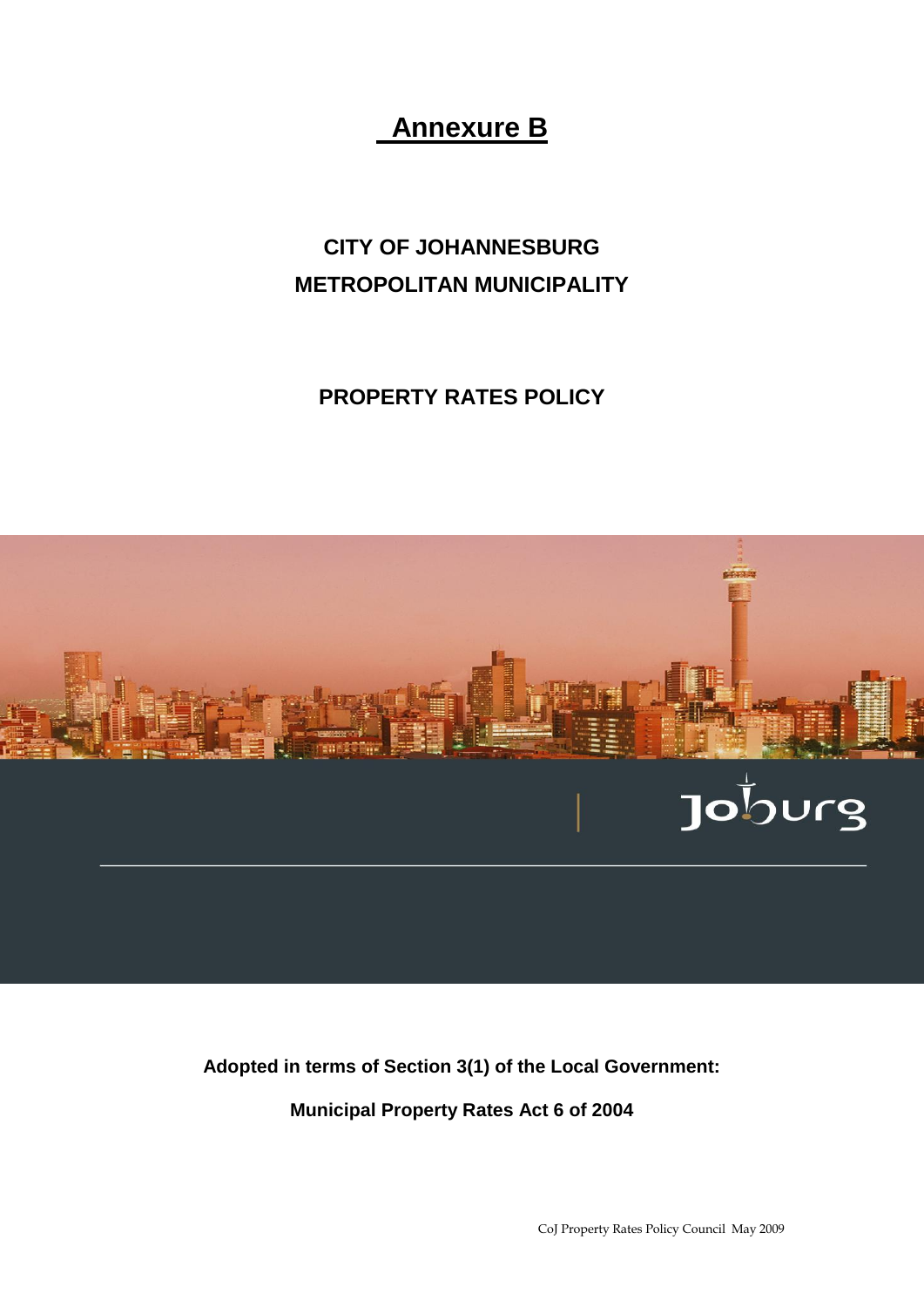## **TABLE OF CONTENTS**

- 1. INTERPRETATION
- 2. LEGISLATIVE BACKGROUND
- 3. OPERATIONAL BACKGROUND
- 4. OBJECTIVES OF THE POLICY
- 5. DATE OF IMPLEMENTATION
- 6. ANNUAL OPERATING BUDGET
- 7. CATEGORIES OF PROPERTY FOR LEVYING OF DIFFERENTIAL RATES
- 8. CLARIFICATION OF CATEGORIES OF PROPERTY
- 9. CATEGORIES OF OWNERSHIP FOR PURPOSES OF EXEMPTIONS, REDUCTIONS AND REBATES
- 10. CONDITIONS APPLICABLE TO REBATES FOR CATEGORIES OF OWNERSHIP
- 11. CERTIFICATE OF OCCUPANCY
- 12. SPECIAL RATING AREAS
- 13. COSTS AND BENEFITS RELATING TO REBATES AND PHASING IN
- 14. ILLEGAL USE OF A PROPERTY
- 15. PHASING IN OF RATES ON NEWLY RATABLE PROPERTY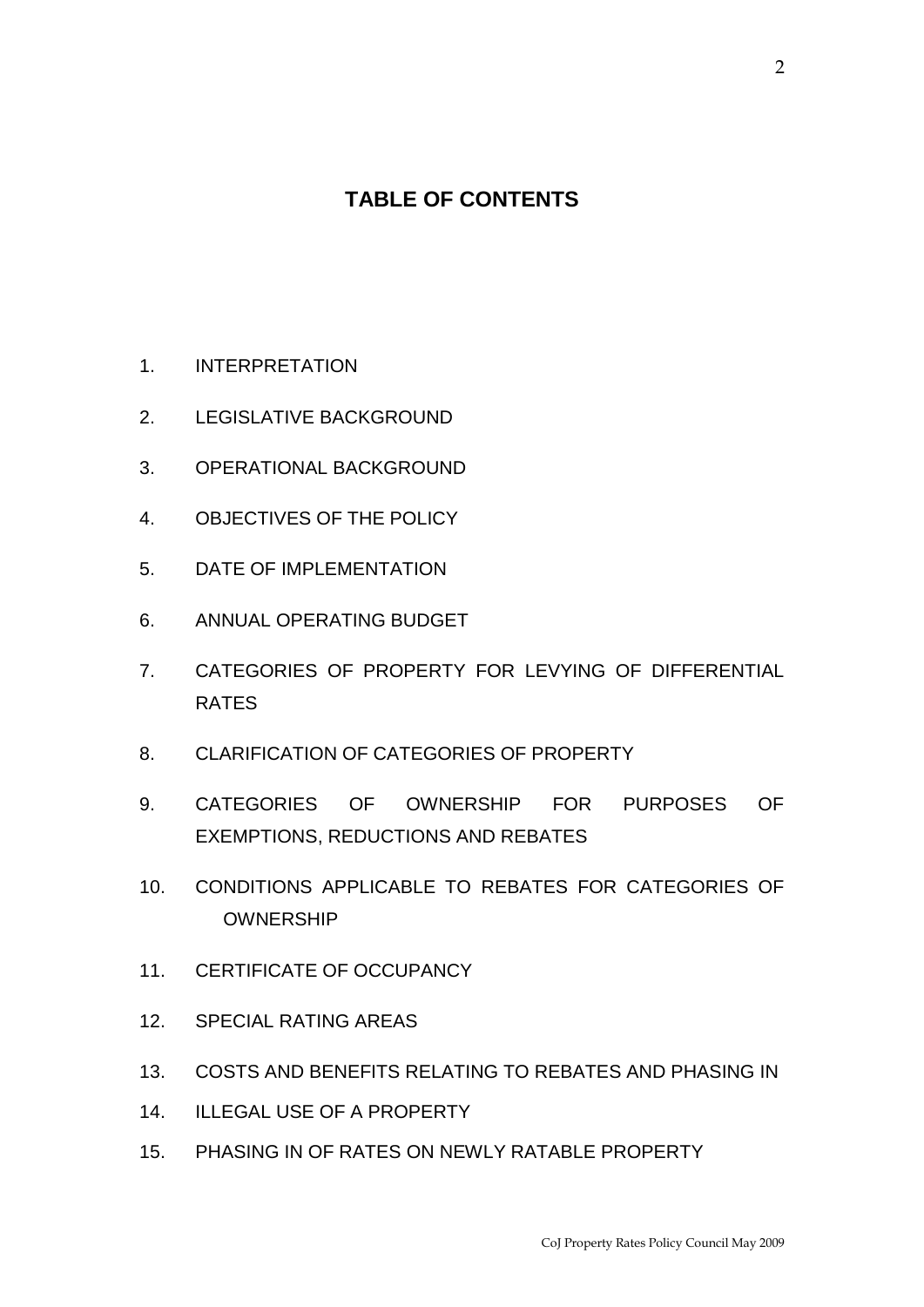- 16. LIABILITY FOR RATES
- 17. DEALING WITH APPLICATIONS
- 18. INSPECTION OF AND OBJECTIONS TO AN ENTRY IN THE VALUATION ROLL
- 19. PUBLICATION OF RESOLUTIONS LEVYING RATES
- 20. CONCLUSION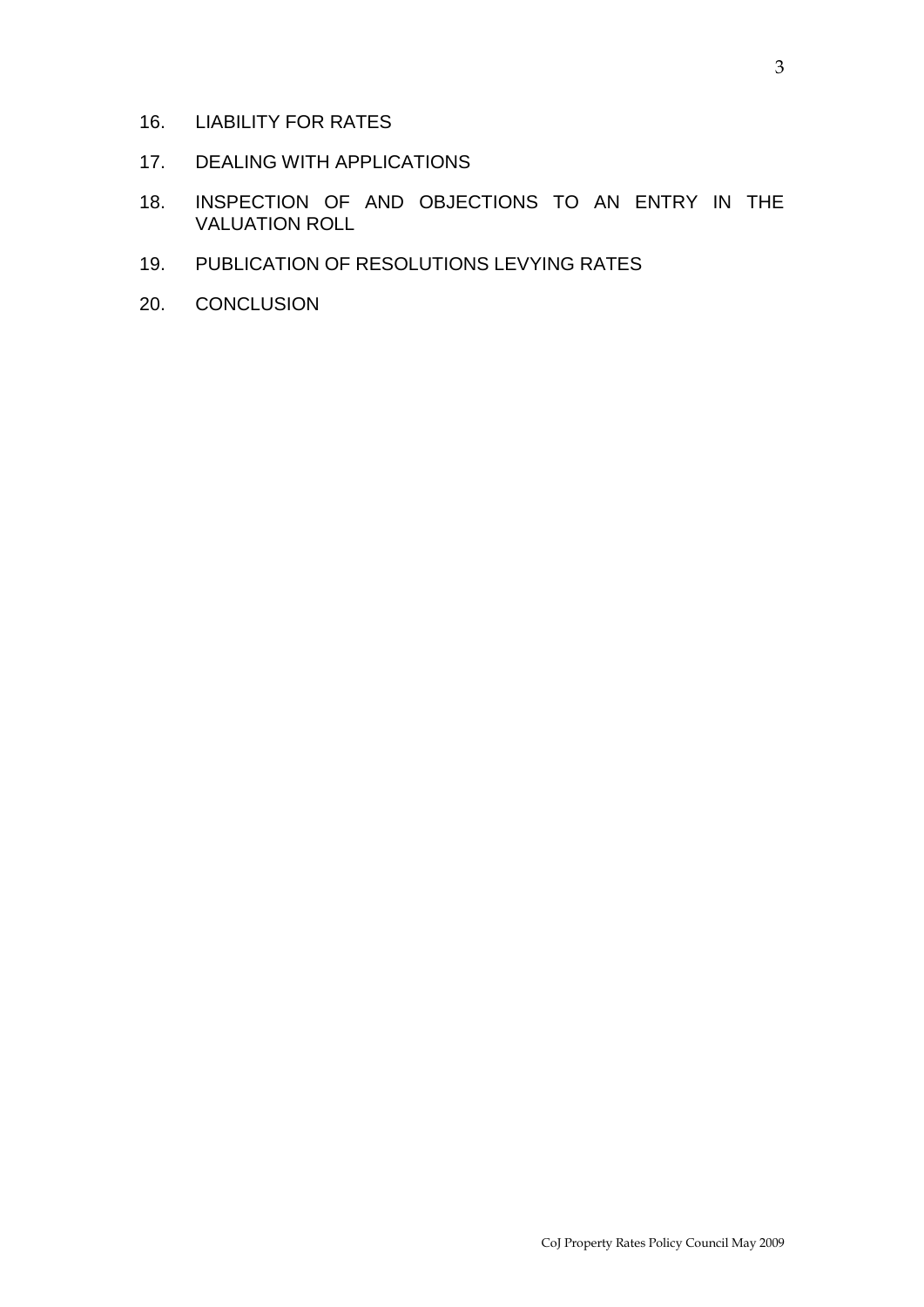#### **1 INTERPRETATION**

(1) In this Policy, any word or expression to which a meaning has been assigned in the Act bears that meaning and, unless the context otherwise indicates –

**"the Act"** means the Local Government: Municipal Property Rates Act 6 of 2004;

#### **"bona fide agricultural/**

#### **farming purposes"** means farming/agricultural land or property:

- (i) zoned as agricultural/farming and used predominantly for bona fide farming purposes, excluding property used for purposes of eco-tourism or a game farm; and
- (ii) the owner of which is taxed by the South African Revenue Services as a farmer;

#### **"Certificate of**

**Occupancy"** means the certificate of occupancy issued by the Council in terms of section 14 of the National Building Regulations and Building Standards Act 103 of 1977;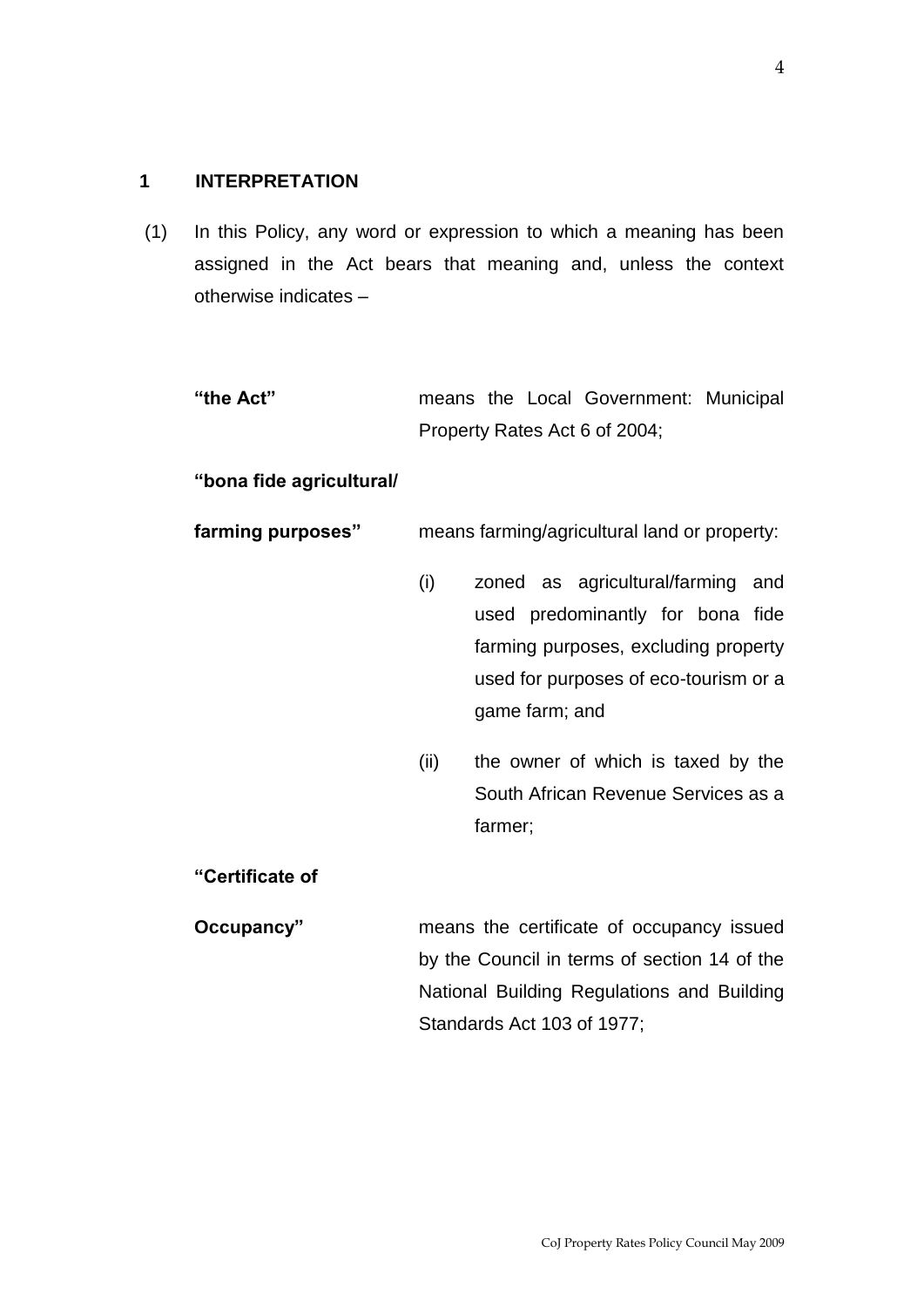#### **"City of Johannesburg Poverty Index"**

 means the poverty index determined by Council from time to time which index identifies levels of financial need in terms of the City's Expanded Social Package;

"**consent use"** means the purpose for which land may lawfully be used and on which buildings may be erected and used only with the consent of the Council;

## "**Council"** means –

- (a) the Metropolitan Municipality of the City of Johannesburg established by Provincial Notice No. 6766 of 2000, as amended, exercising its legislative and executive authority through its municipal Council; or
- (b) its successor in title; or
- (c) a structure or person exercising a delegated power or carrying out an instruction, where any power in this policy has been delegated or subdelegated, or an instruction given, as contemplated in section 59 of the Systems Act; or
- (d) in respect of ownership of property, rateability and liability for rates, a service provider fulfilling a responsibility assigned to it through a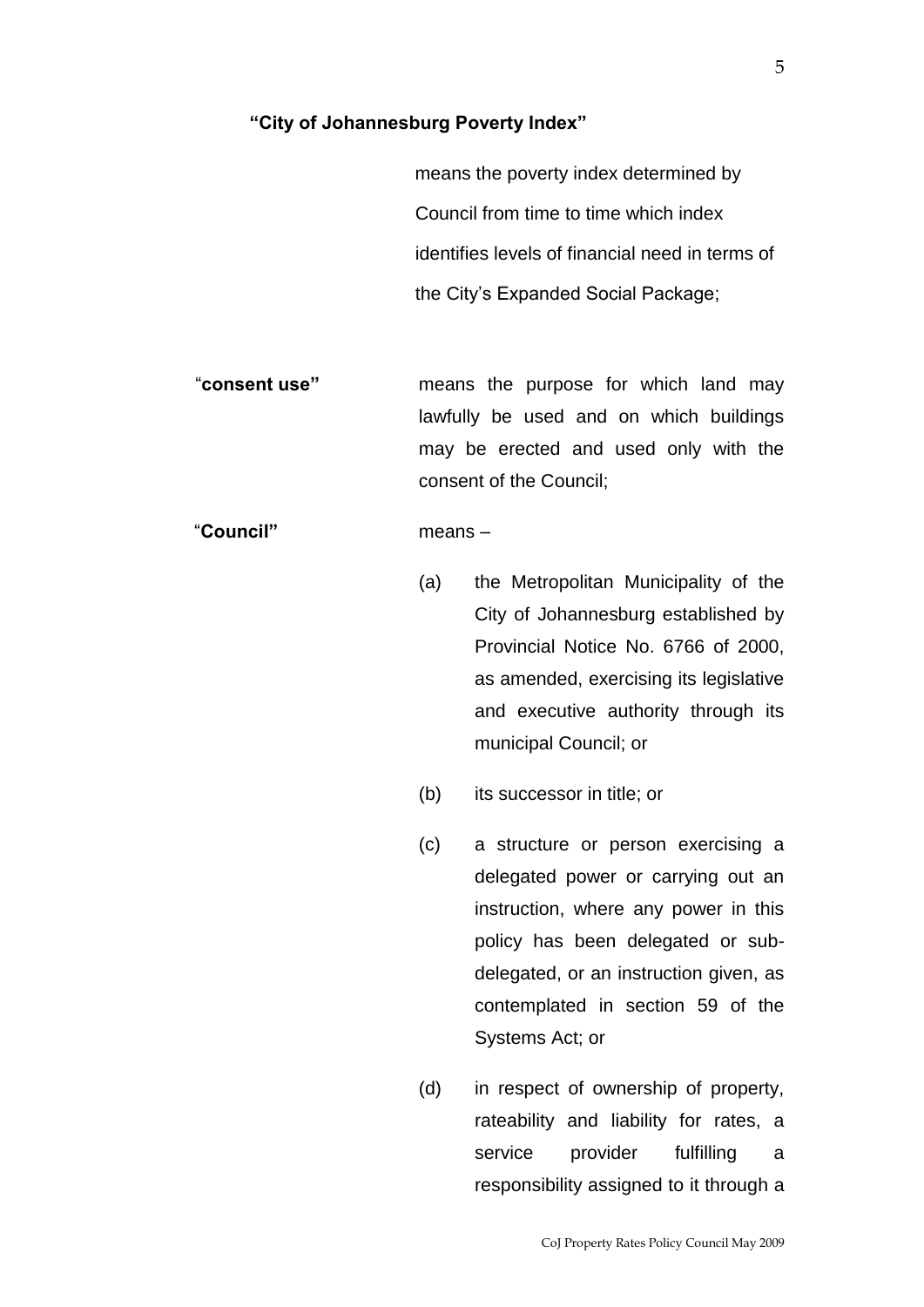service delivery agreement in terms of section 81(2) of the Systems Act or any other law,

as the case may be;

#### **"current monthly**

- **rates"** means the rate levied on a property in the month immediately preceding the month in which application for a rebate is made, if such application is required in terms of this Policy, and in all other events, the month preceding the month in which the rebate will come into operation;
- **"financial year"** means any period commencing on 1 July of a calendar year and ending on 30 June of the next succeeding calendar year;
- **"Indigents"** means persons registered as indigent persons in terms of the Credit Control and Debt Collection By-laws of the Council;
- **"inner city"** means the Johannesburg central business district as determined by Council from time to time;
- **"MFMA"** means the Local Government: Municipal Finance Management Act 56 of 2003:
- **"municipal property"** means property owned, vested or under the control and management of the Council or it's service provider in terms of any applicable legislation;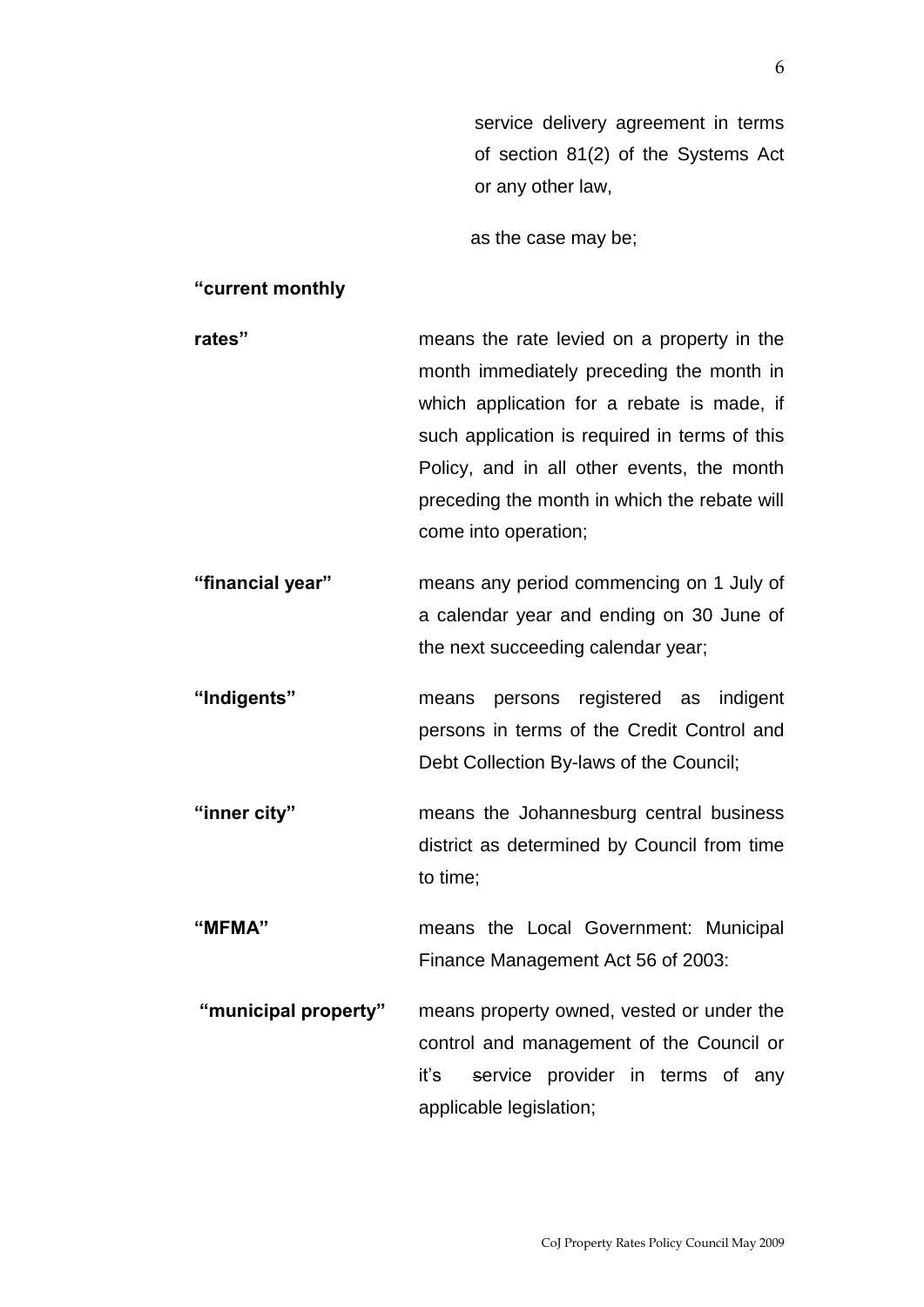#### **"public service**

- **infrastructure"** means public service infrastructure as defined in the Municipal Property Rates Act 6 of 2004;
- **"rateable property"** means property on which the Council may in terms of sections 2 and 7 of the Act levy a rate, excluding property fully excluded from the levying of rates in terms of section 17 of the Act;
- **"ratepayer"** means any owner of rateable property as well as any owner of rateable property held under sectional title, situate within the area of jurisdiction of the Council;
- **"school"** means a school as defined in the South African Schools Act 84 of 1996**;**
- **"Sectional Titles Act"** means the Sectional Titles Act 95 of 1986;
- **"service provider"** means a service provider contemplated in paragraph (d) of the definition of Council;
- **"State"** in so far as it relates to property owned and used by the State, means property owned and used by the National Government and Gauteng Provincial Government for the provision of community type services, including but not limited to Police Stations, hospitals and crematoria. All other property owned and used by the State will be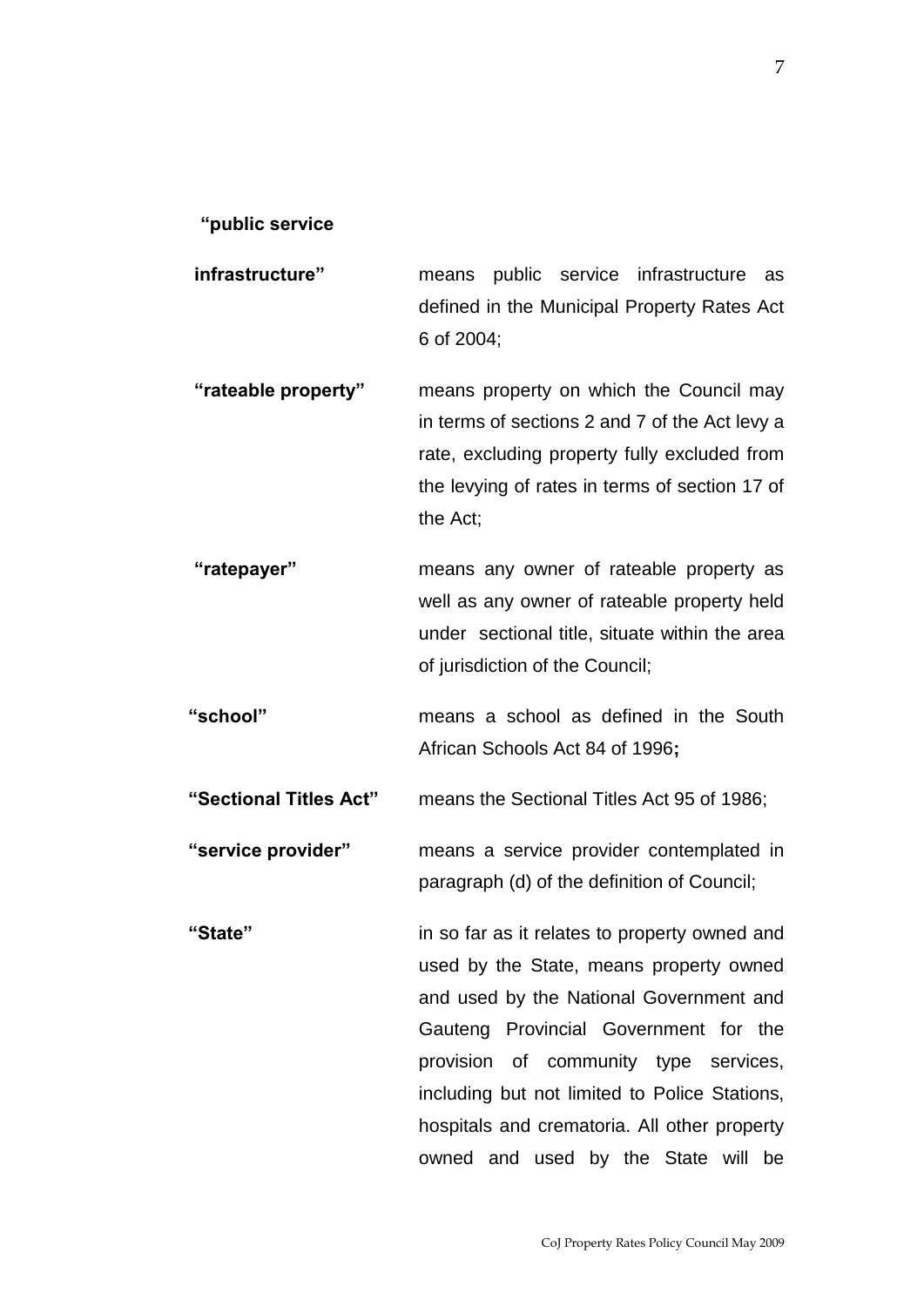classified in accordance with its zoning i.e. business for offices, residential for housing schemes and police flats etc;

#### **"State social security**

- **grant"** means any social assistance granted in terms of the Social Assistance Act 59 of 1992;
- **"Structures Act"** means the Local Government: Municipal Structures Act 117 of 1998;
- **"Systems Act"** means the Local Government: Municipal Systems Act 32 of 2000;

### **"technical and other**

**colleges"** means a public college and a private college as contemplated in the Further Education and Training Colleges Act 16 of 2006;

**"the/this Policy"** means the Property Rates Policy adopted by the Council in terms of Section 3(1) of the Act;

**"threshold"** means the amount, determined from time to time by the Council during its annual budget process referred to in section 12(2) of the Act, to be deducted from the market value of residential properties, resulting in rates to be determined on the balance of the market value of such properties only;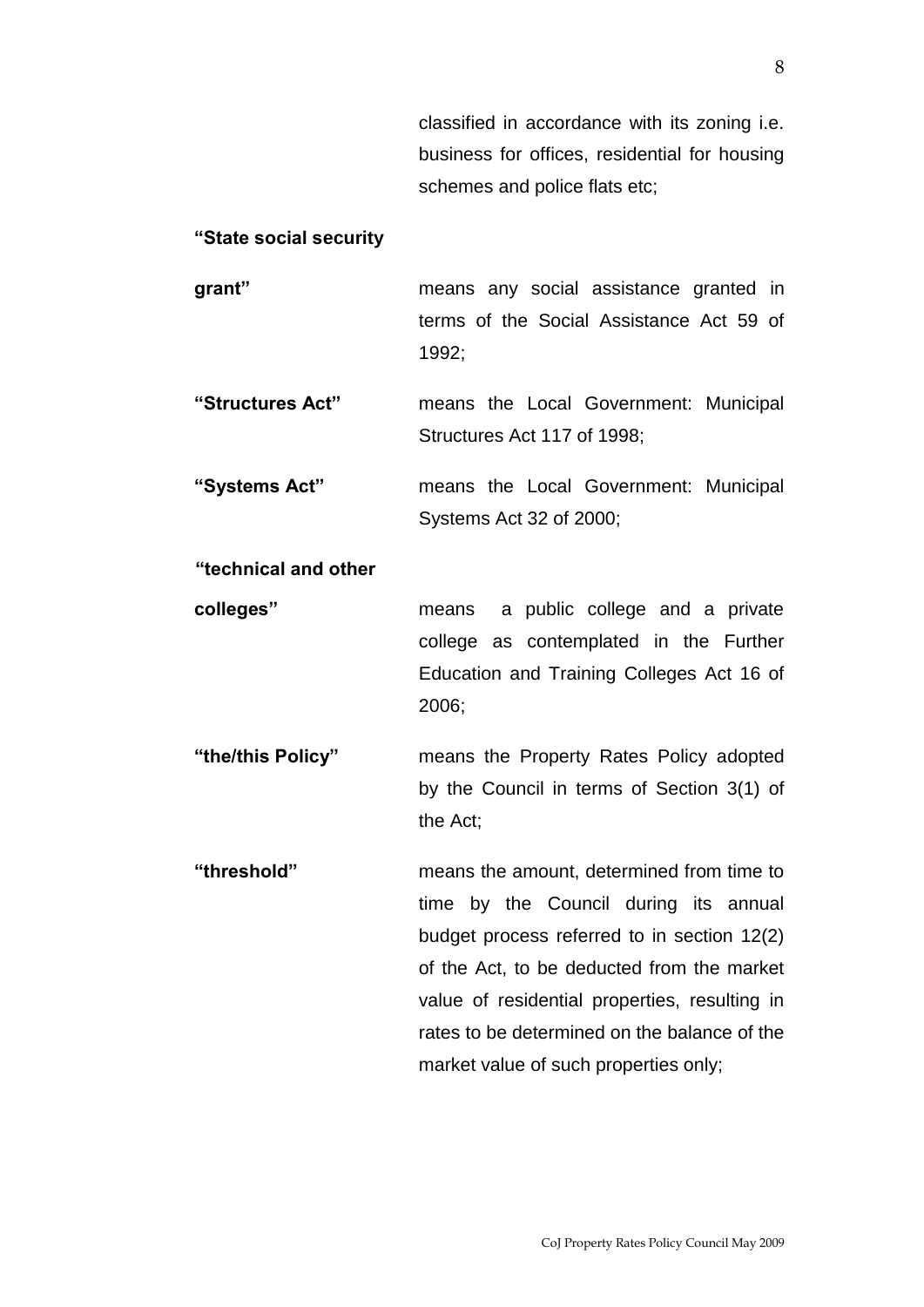**Scheme"** means –

- (a) a town planning scheme, which is in operation as contemplated in the Town Planning and Townships Ordinance 25 of 1965 and the Town Planning and Townships Ordinance 15 of 1986; and
- (b) any scheme or document which in terms of any applicable legislation is legally in operation and records or sets out, by means of maps, schedules or any other document, the development rights specifying the purpose for which land may lawfully be used or any buildings may be erected, or both;
- **"university"** means any university and technicon as defined in section 1 of the Higher Education Act 101 of 1997;

**"zoning"** means the purpose for which land may lawfully be used or on which buildings may be erected or used, or both, as contained in any applicable Town Planning Scheme and **"**zoned" has a corresponding meaning.

- (2) Any word or expression
	- (a) imparting any gender or the neuter includes both genders and the neuter, or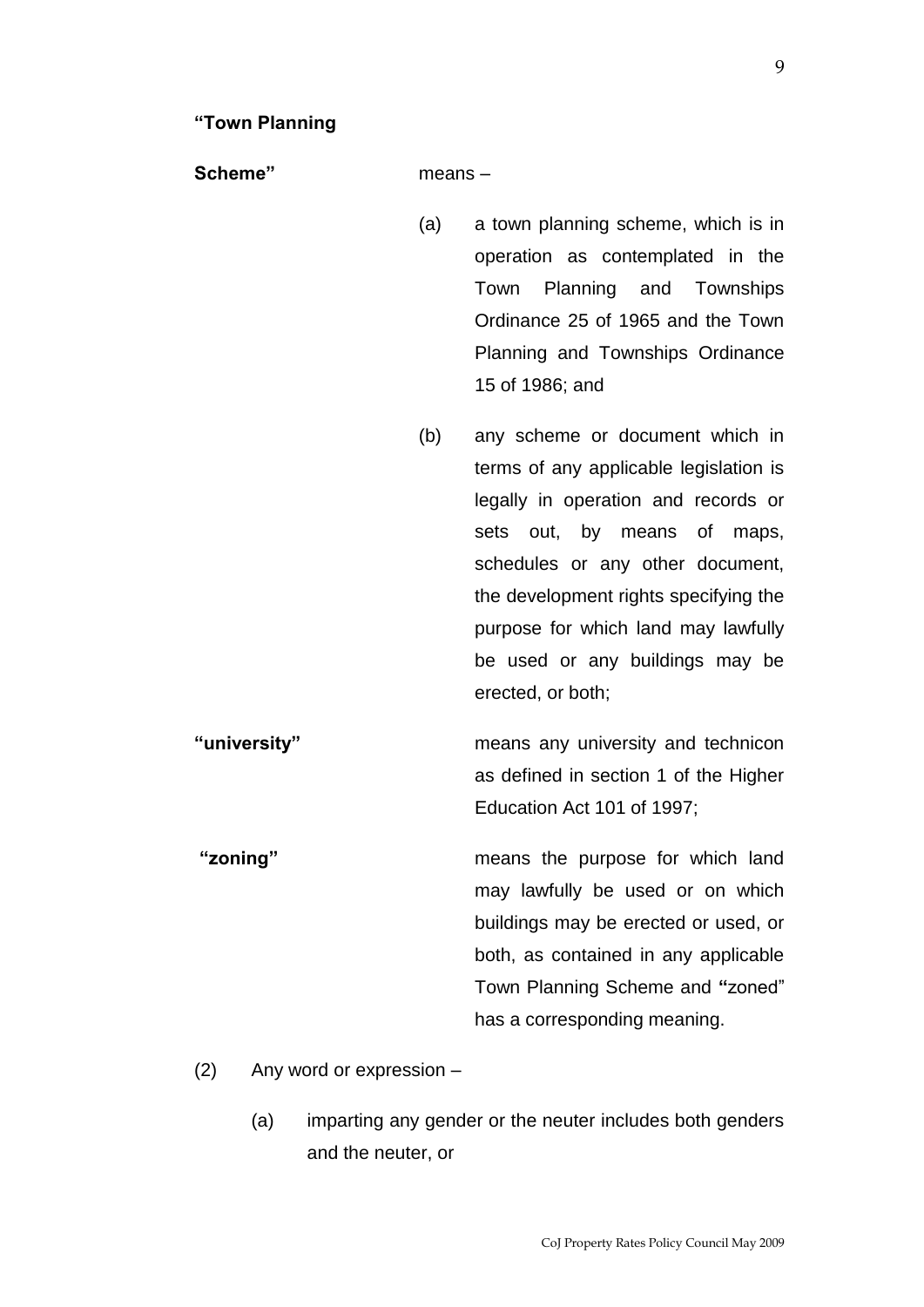(b) imparting the singular only also includes the plural and vice versa,

unless the context otherwise indicates.

## **2 LEGISLATIVE BACKGROUND**

- (1) The Constitution of the Republic of South Africa 1996 empowers the Council to impose rates on property.
- $(2)$  In terms of section  $4(1)(c)$  of the Systems Act, the Council may, inter alia, levy rates on property to finance operational expenditure of the Council.
- $(3)$  In terms of section  $62(1)(f)(ii)$  of the MFMA, the Municipal Manager appointed in terms of section 82 of the Structures Act, must, in his capacity as the Council's accounting officer, ensure that the Council has and implements a rates policy.
- (4) The Council:
	- (a) must, in terms of section 3(1) of the Act, adopt a policy consistent with the Act on the levying of rates on rateable property in the municipality.
	- (b) must, in terms of section 6(1) of the Act, adopt by-laws to give effect to the implementation of its rates policy.
	- (c) must, in terms of section 5(1) of the Act, annually review, and may, if necessary, amend this Policy. Proposals for reviewing this Policy must be considered by the Council in conjunction with its annual operating budget.
	- (d) may, in terms of section 22 of the Act, levy an additional rate on property in a special rating area and, in doing so, may differentiate between categories of property;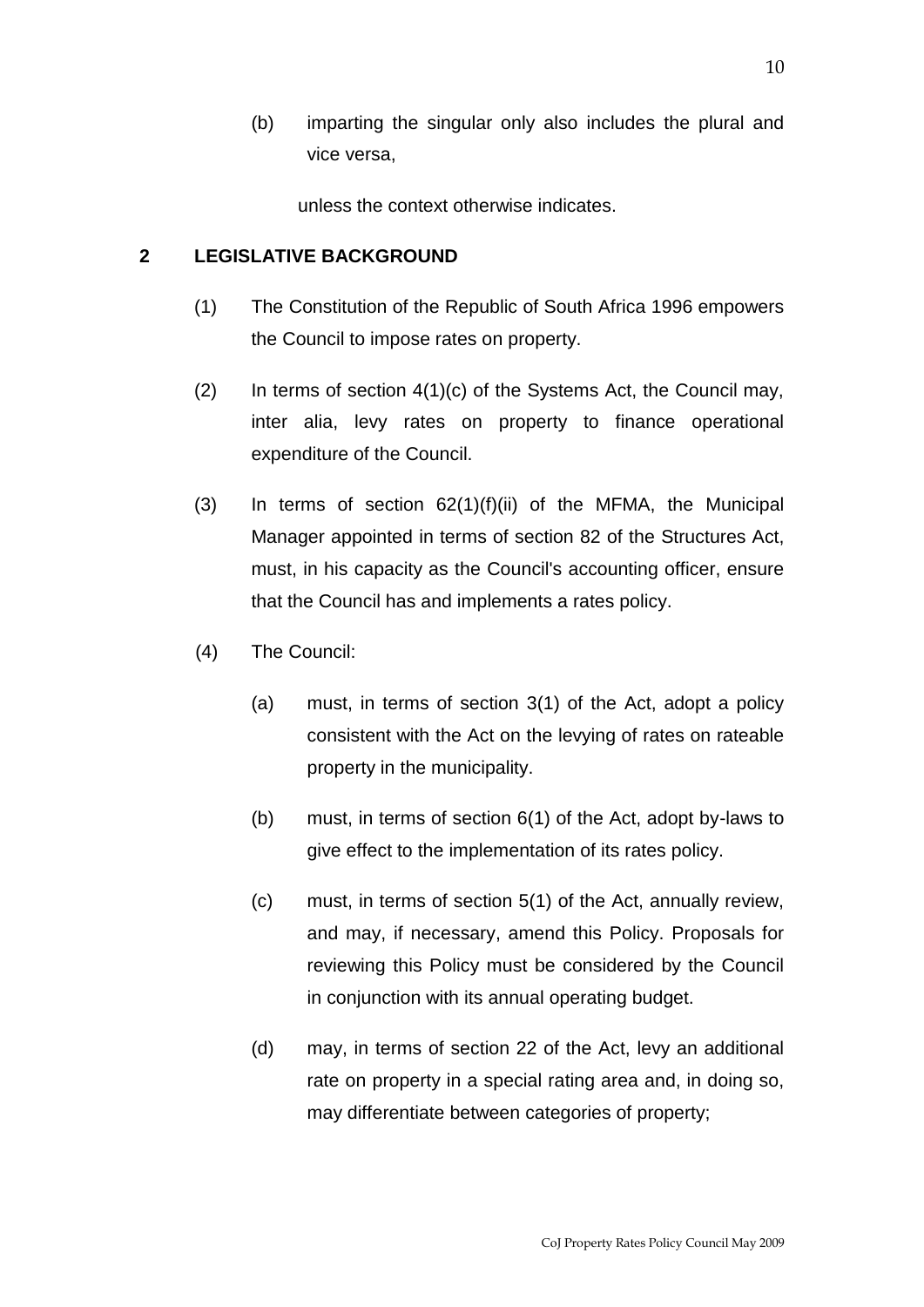(5) This Policy is drafted in compliance with the provisions of sections 3(1) and 6(1) of the Act and must be read within the context of the Act.

## **3 OPERATIONAL BACKGROUND**

- (1) This Policy is designed to ensure equitable treatment by the Council in the levying of rates on property owners, including owners under sectional title as contemplated in the Sectional Titles Act, as well as other persons who may become liable for the payment of rates.
- (2) This Policy must be read in conjunction with the provisions of any applicable Town Planning Scheme as well as the Town Planning and Townships Ordinance 25 of 1965 and the Town Planning and Townships Ordinance 15 of 1986, and any other legislation pertaining to the use of the property.
- (3) The Council is in terms of section 16(1) of the MFMA required to approve an annual operating budget prior to the commencement of each financial year and the income from rates must be used to finance in full or in part, the annual operating expenditure of the Council as reflected in such budget.

## **4 OBJECTIVES OF THE POLICY**

The key objectives of this Policy are to -

- (a) ensure that all owners of rateable property are informed about their liability for rates;
- (b) specify relief measures for ratepayers who may qualify for relief or partial relief in respect of the payment of rates through exemptions, reductions and rebates as contemplated in section 15 of the Act;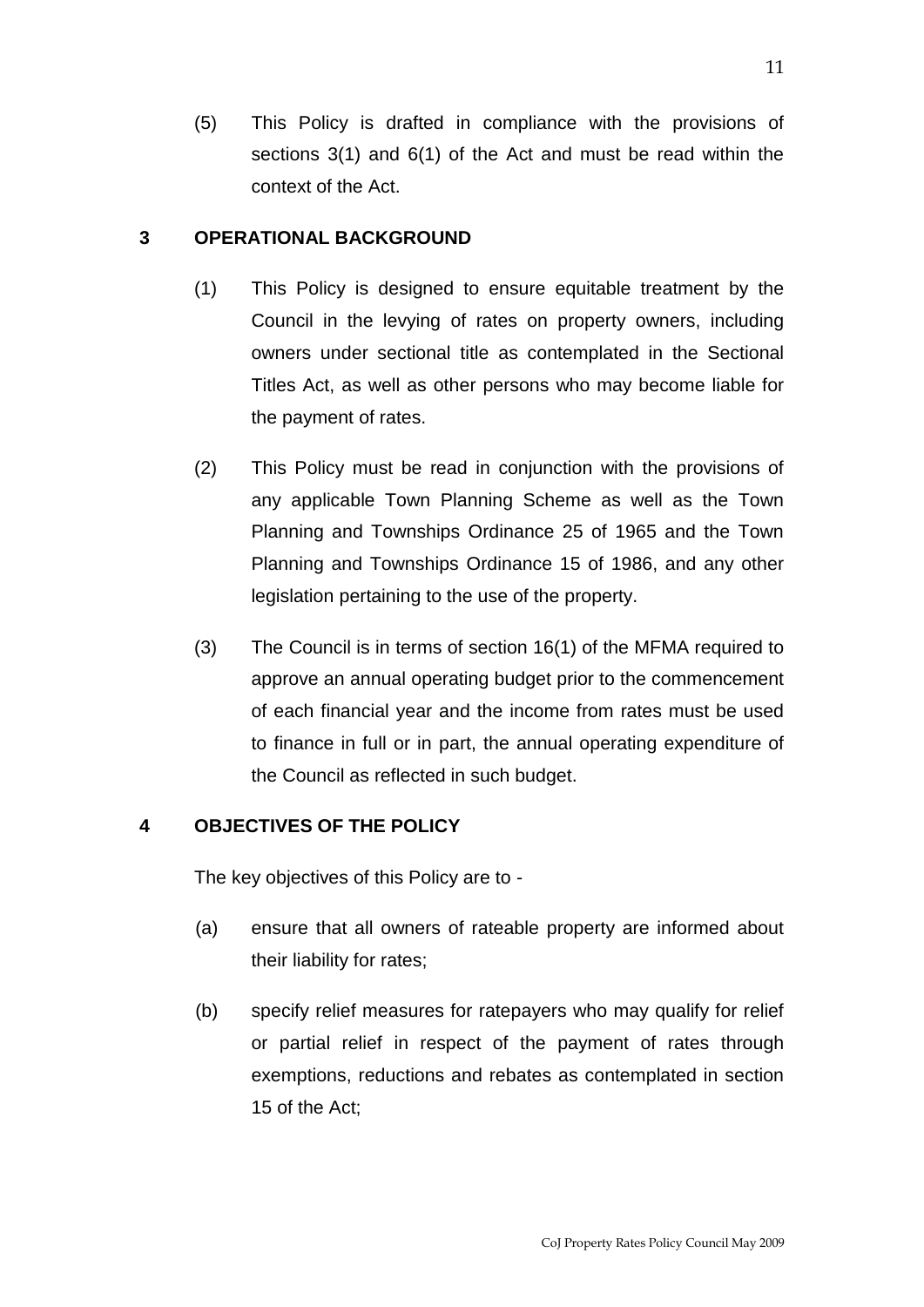- (d) set out the criteria to be applied by the Council if it  $-$ 
	- (i) increases rates; and
	- (ii) levies differential rates on different categories of property;
- (e) provide for categories of public benefit organisations, approved in terms of section 30(1) of the Income Tax Act 58 of 1962, which are ratepayers, and may apply to the Council for relief from rates;
- (f) recognise the State, organs of state and the owners of public service infrastructure as property owners;
- (g) encourage the development of property;
- (h) ensure that all persons liable for rates are treated equitably as required by the Act; and
- (i) provide that any rebate contemplated in paragraphs 9 and 10 of this Policy is to benefit the owner in occupation of the property.

## **5 DATE OF IMPLEMENTATION**

This Policy shall come into effect on 1 July 2008 but is subject to review on an annual basis.

## **6 ANNUAL OPERATING BUDGET**

- (1) The Council must consider the levying of rates annually during the budget process referred to in section 12(2) of the Act.
- (2) Rate increases must be used to finance the increase in operating costs of municipal services and facilities.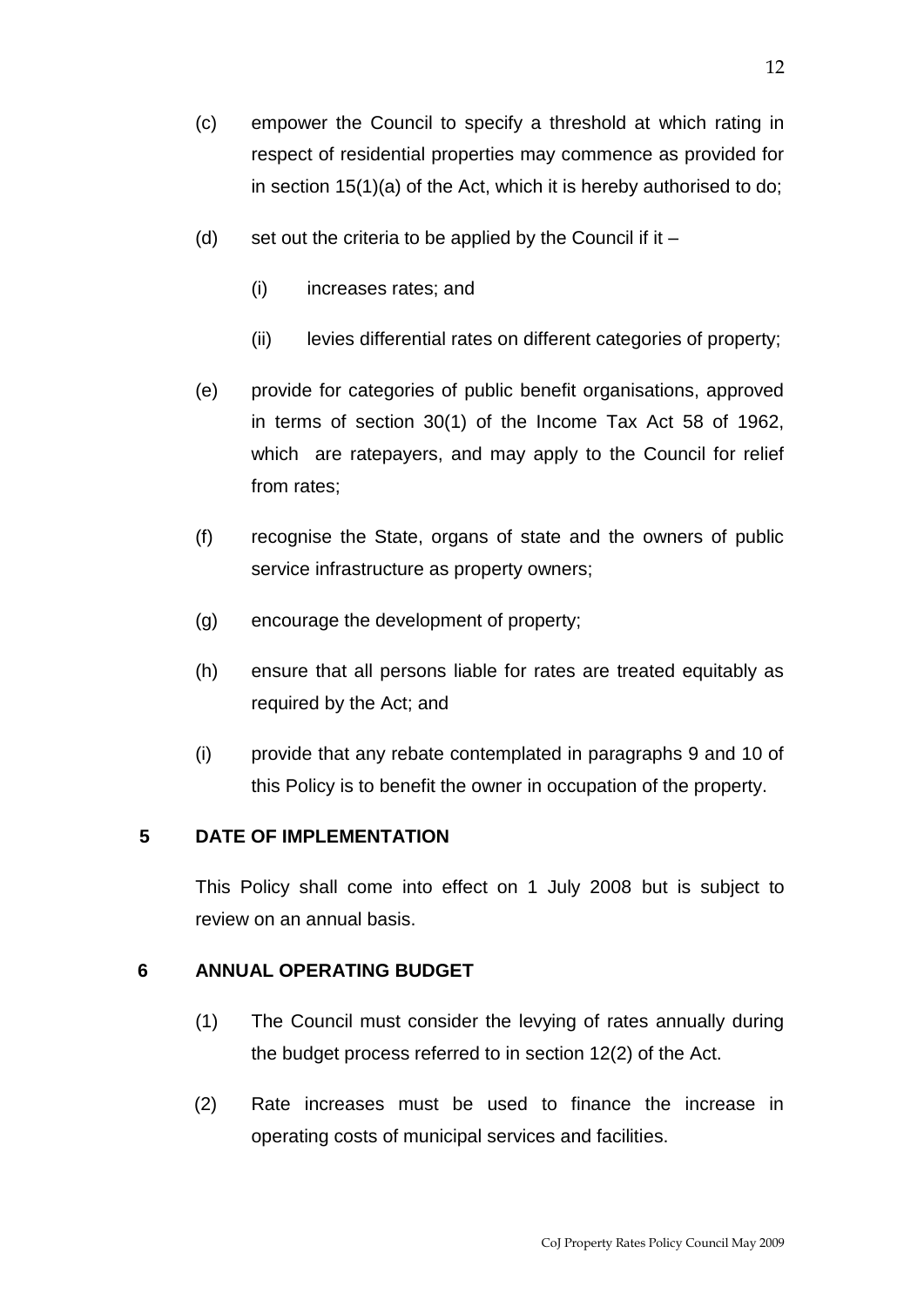- (3) In determining the level of increases in rates, the criteria to be applied may include the following:
	- (a) the inflation rate as indicated by the consumer price index excluding mortgage bonds;
	- (b) the financing of increased operating expenditure in the budget of the Council;
	- (c) the financing of additional maintenance expenditure included in the operating budget of the Council;
	- (d) the financing of additional depreciation charges included in the operating budget of the Council;
	- (e) the additional cost of servicing debt included in the operating budget of the Council;
	- (f) the augmentation of any revenue shortfall;
	- (g) the financing from the annual operating budget of expenditure related to anything the Council is lawfully empowered to do for which provision has to be made in the budget; and
	- (h) the taking into consideration of the medium term budget growth factors as determined by National Treasury.
- (4) Differential rates may be levied in terms of section 8 of the Act according to the permitted use or, where applicable, the actual use of the property concerned.
- (5) In addition to the criteria specified in subparagraph (3) above, the following criteria may be taken into account in determining whether a differential rate should be applied:
	- (a) the need to promote economic development;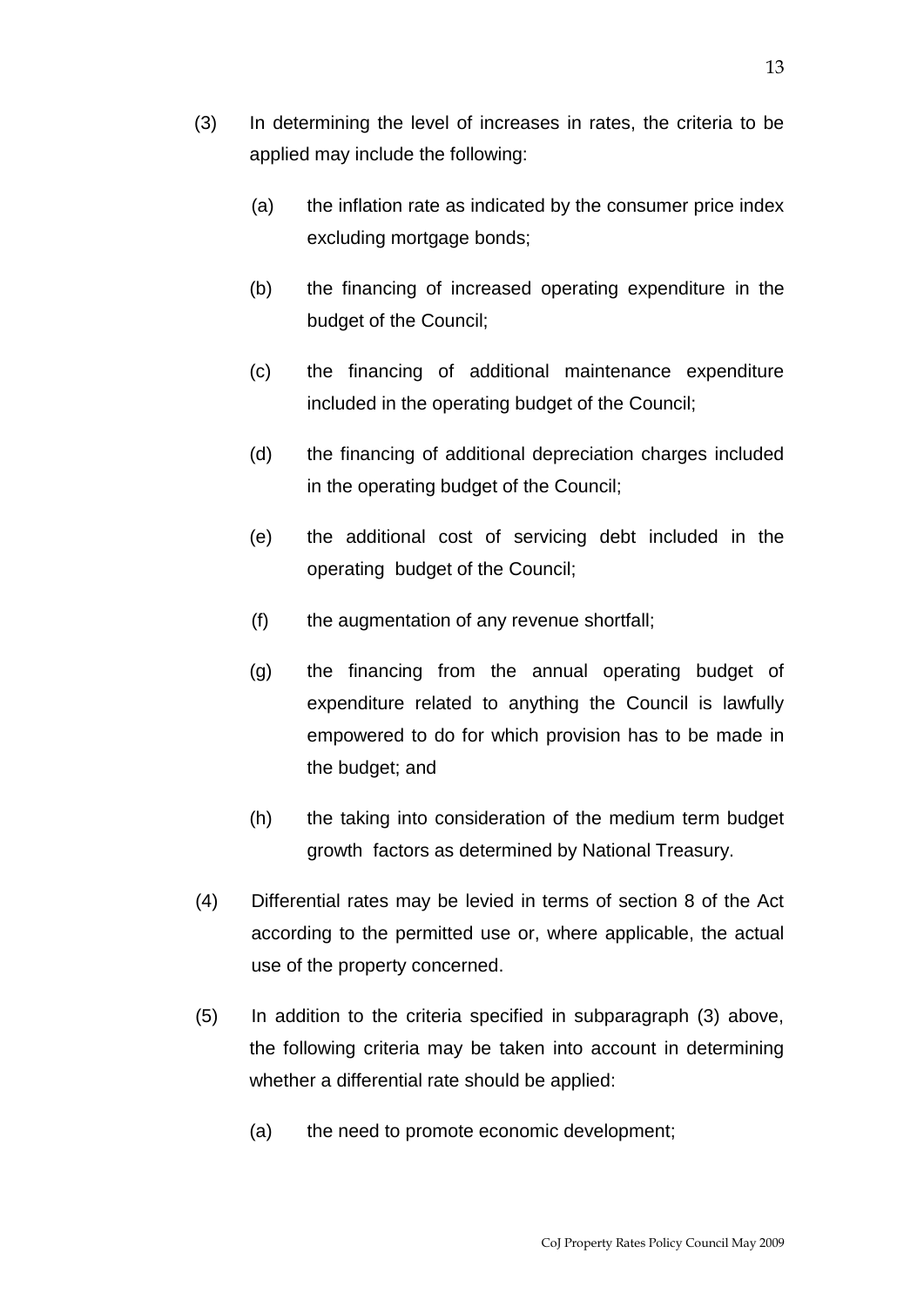- (b) any administrative advantages in applying a differential rate; and
- (c) the need to alleviate the rates burden on the owners of any particular category of property specified in paragraph 7.
- (6) Rates are levied in accordance with the Act as an amount in the Rand based on the market value of all rateable property as reflected in the valuation roll and any supplementary valuation roll, as contemplated in Chapters 6 and 8, respectively, of the Act.

## **7 CATEGORIES OF PROPERTY FOR LEVYING OF DIFFERENTIAL RATES**

The Council may levy different rates for different categories of rateable property. All rateable property will be classified in a category and will be rated based on the zoning, or permitted use of the property, unless otherwise stated in the Policy. For purposes of levying differential rates based on the permitted use of properties in terms of section 8(1)(b), read with sections 3(3)(b) and 3(3)(c) of the Act, the following categories of property are determined:

- (a) Business, Commercial and Industrial;
- (b) Residential Property;
- (c) Residential Property with Additional Rights & Consent Use
- (d) Municipal Property: Not Rateable;
- (e) Municipal Property: Rateable;
- (f) Property Owned by the State or an Organ of State;
- (g) Farming Land/Property used for Bona Fide Farming;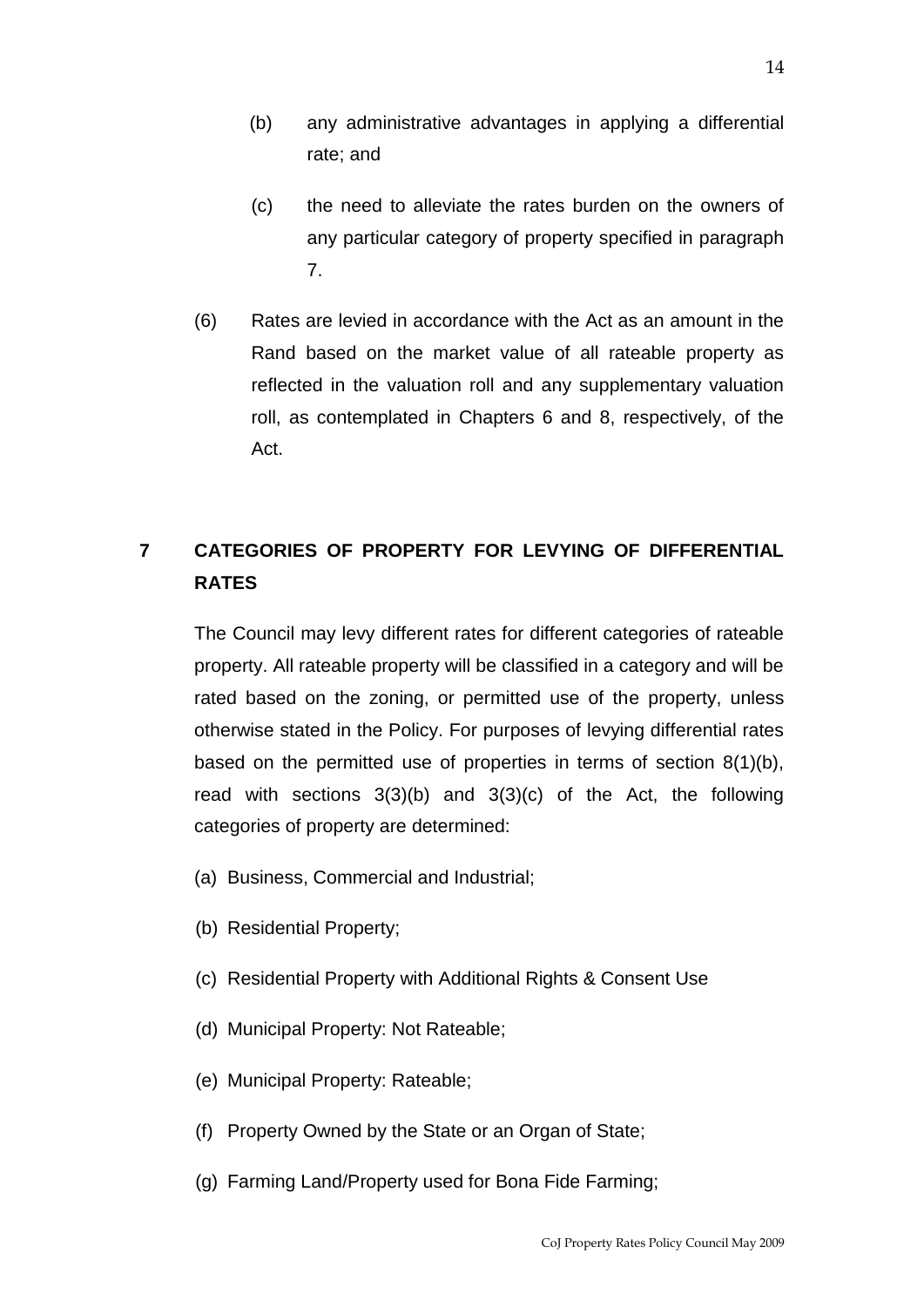- (h) Public Service Infrastructure;
- (i) Property used for Multiple Purposes;
- (j) Agricultural Holdings;
- (k) Vacant Land irrespective of Zoning;
- (l) Mining Property;
- (m) Education;
- (n) Religious; and
- (o) Special.

#### **8 CLARIFICATION OF CATEGORIES OF PROPERTY**

(1) The categories of property specified in paragraph 7 are further circumscribed as follows:

#### **(a) Business, Commercial and Industrial**

Property in this category includes –

- (i) property zoned for business, commercial or industrial purposes;
- (ii) property used for game farming and / or eco– tourism;
- (iii) property used as a race course for any racing in connection with which betting is carried on by means of a totalizator or otherwise;
- (iv) property zoned general, special or undetermined which is used for business, commercial or industrial purposes, unless such property is used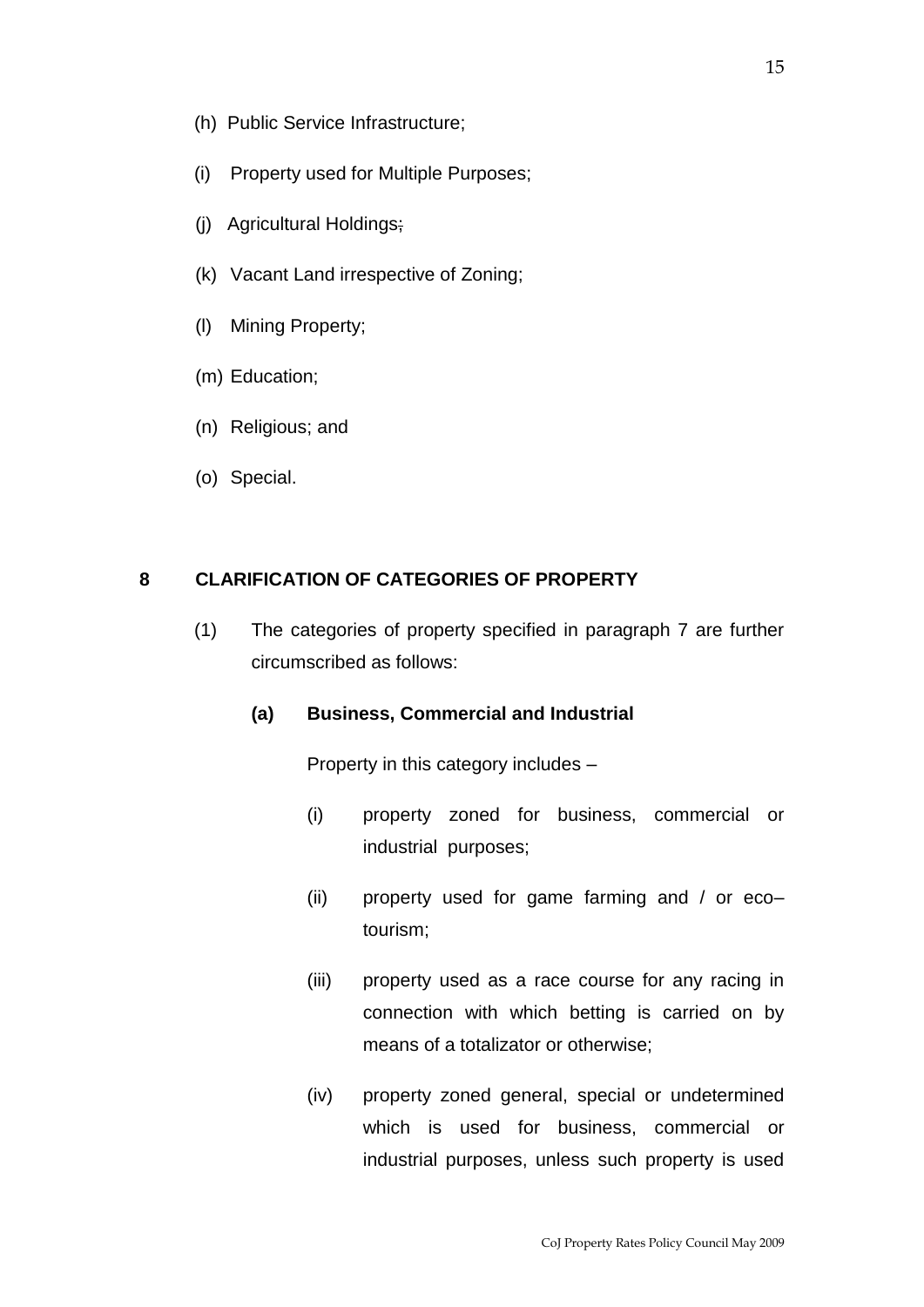for residential purposes in which case the residential tariff will be applied;

The scale of residential property value reductions and rebates will be applicable to such properties used for residential purposes**.** 

(v) businesses operating from a property that is held in terms of the Sectional Titles Act , in which case the sectional title owner shall be liable for rates.

### **(b) Residential Property**

Residential property shall include:

- (i) Property zoned and used for residential purposes but excluding any business or commercial zoned property with a residential component or residential with consent use.
- (ii) Property zoned residential and used solely for residential purposes held in terms of the Sectional Titles Act shall, from the date of implementation of the Act, individually be subject to the levying of rates:

Provided that the Council may from time to time during its annual budget process contemplated in section 12(2) of the Act determine, as an threshold, the amount to be deducted from the market value of residential properties, as a result of which rates only will be determined on the balance of the market value of such properties after deduction of the threshold amount;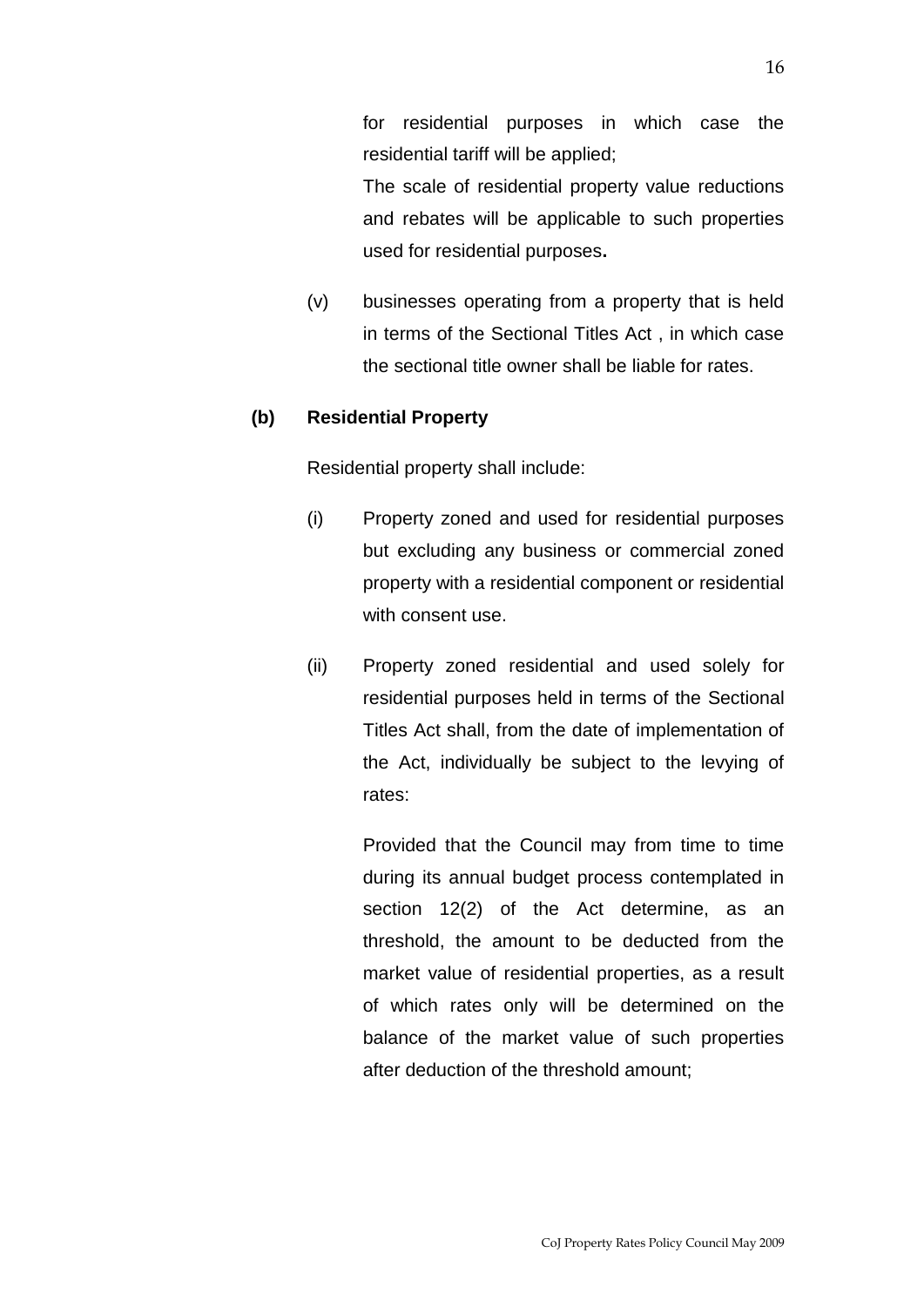## **(c) Residential Property With Additional Rights & Consent Use**

A consent use is an extended right to use land or to erect and use a building on the land granted in terms of an applicable Town Planning Scheme; Provided that:-

- (i) Any property zoned for residential purposes in respect of which a consent use has been granted for any business, commercial or industrial purpose shall be rated as residential with consent use.
- (ii) If a consent use is granted, the category of the property concerned will be updated in the valuation roll or supplementary valuation roll, as the case may be, to reflect residential with consent use.
- (iii) If a consent use lapses, falls away by the effluxion of time, is withdrawn or ceases to be applicable for any other reason, the owner of the property concerned may apply to the Council for the reinstatement of the residential rate. If approved, the residential rate shall be re-instated as from the date that the Council is satisfied that the property is being used for residential purposes only in terms of the zoning thereof;
- (iv) Where a residential property with a market value less than that specified in the threshold is partially used for non- residential purposes, such property will remain in the category of residential; and
- (v) Consent use granted on any property will result in that property being rated at the tariff applicable to the purpose of the consent within the range of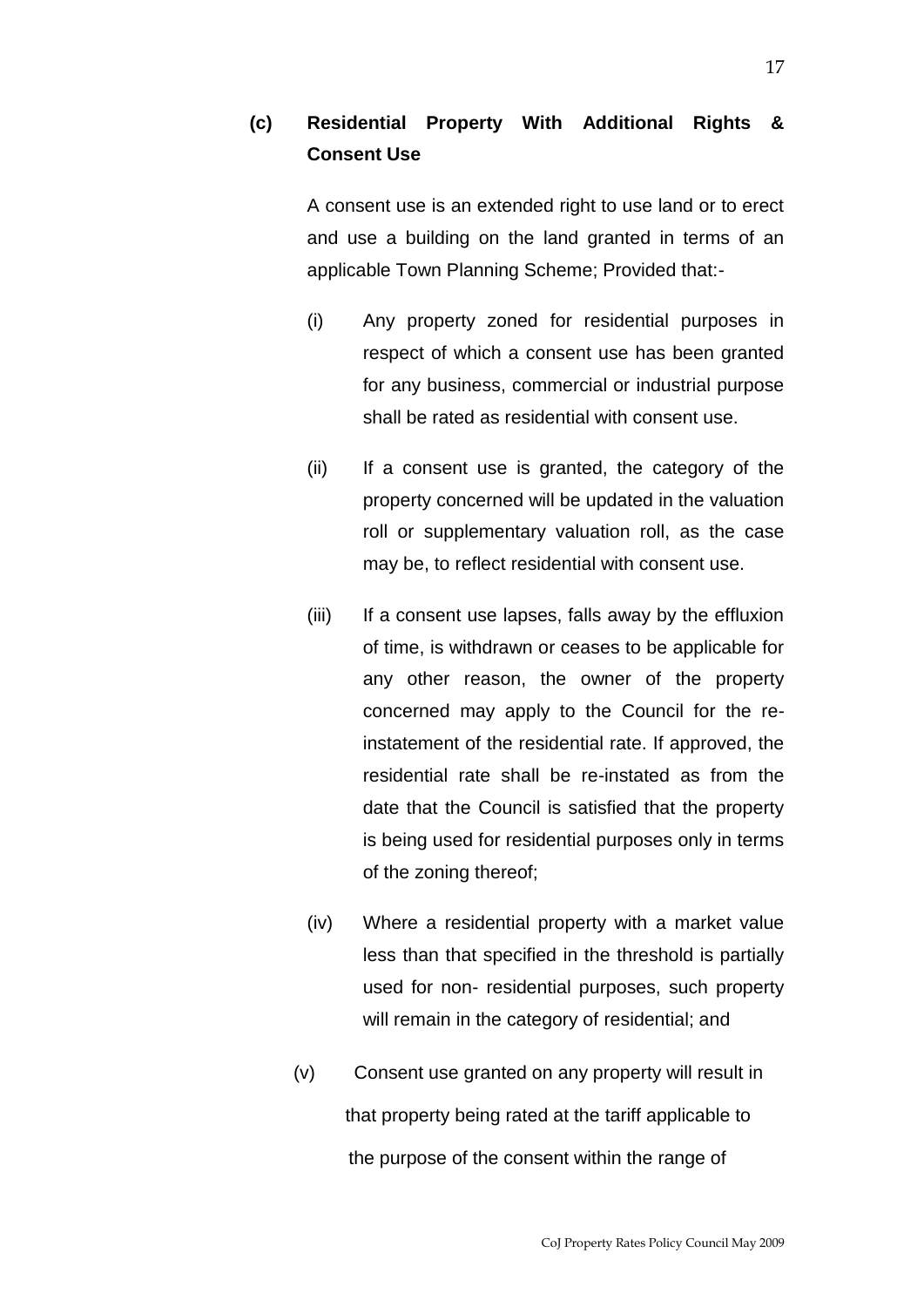property categories set out in Section 7.

### **(d) Municipal Property: Not Rateable**

The following types of property owned by or vested in the Council are not rateable:

- (i) Public service infrastructure owned by the Council or a service provider, including Public service infrastructure vested in the Council by virtue of the provisions of Section 63 of the Local Government Ordinance 17 of 1939, or any other similar provision;
- (ii) refuse tip sites;
- (iii) municipal burial grounds and adjacent public open space within the burial ground precinct and municipal crematoria;
- (iv) property used for the provision of public parks and zoned as public open space and includes undeveloped municipal property which is for the purposes of this Policy deemed to be public open space;
- (v) property used for culture, sporting and recreational facilities other than property subject to a registered lease in terms of the Formalities in respect of Leases of Land Act, 18 of 1969, in which case the area subject to the lease shall be separately rated; and
- (vi) municipal housing schemes.

#### **(e) Municipal Property: Rateable**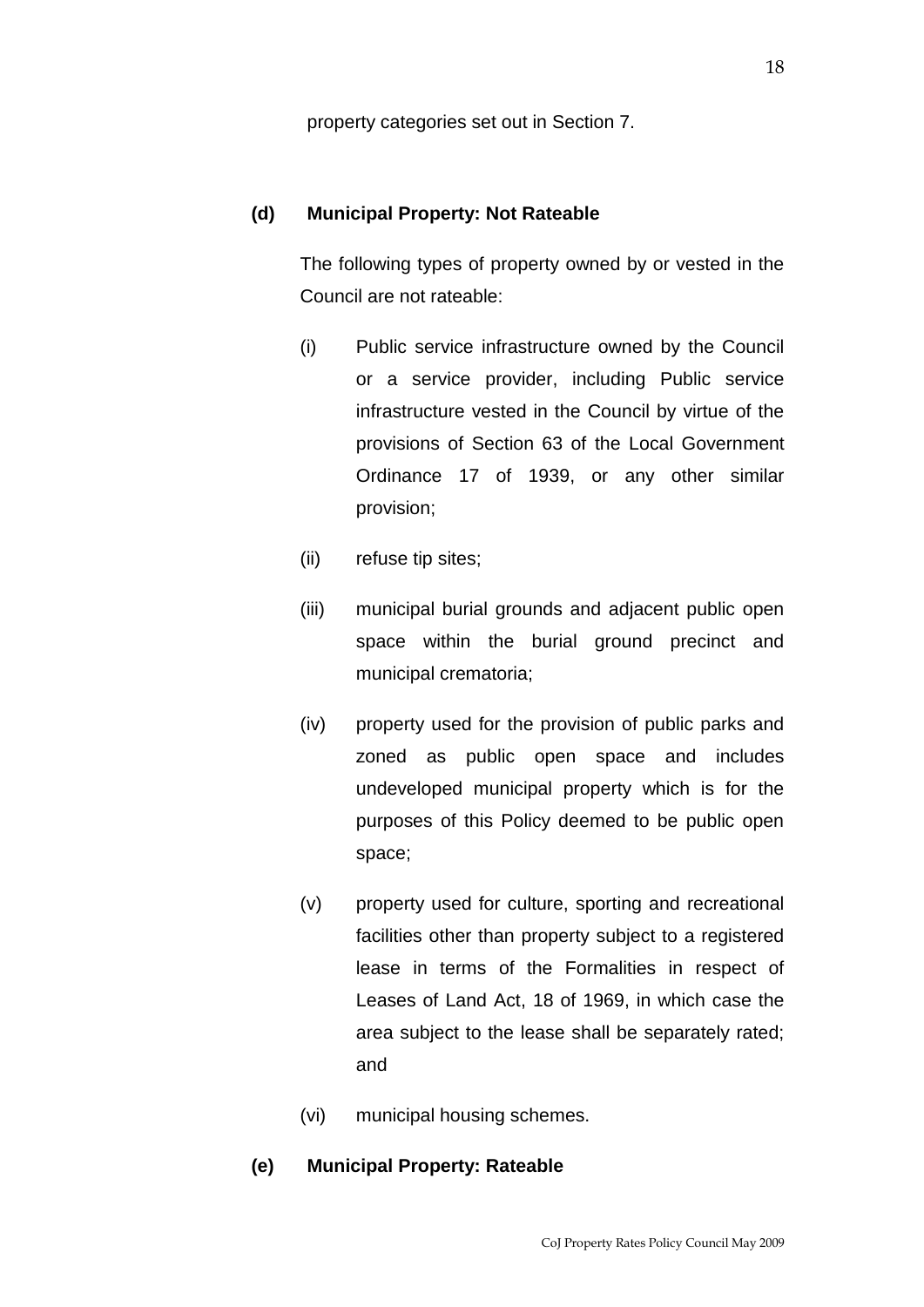The following types of property owned by or vested in the Council are subject to rating:

- (i) Property leased to third parties in terms of a lease registered in terms of the Formalities In Respect of Leases of Land Act 18 of 1969. Where Council owned property is leased to a third party, the rating thereof shall be the prevailing rating applied to the principal property. The City or its appointed agent will only charge rates on properties where so required in terms of the policy, and may recover such rates from the tenant, subject to the provisions set out in the lease agreement and
- (ii) municipal property used for purposes other than those specified in subparagraph (d).

## **(f) Properties Owned by the State or an Organ of State**

- (i) Property owned by the State or an organ of State is rateable and will be categorised according to the zoning of the property;
- (ii) If property owned by the State or an organ of State is zoned for the provision of residential accommodation, the rates must, after presentation of a Certificate of Occupancy, be levied in terms of the residential tariff; and
- (iii) Only use classified as State as defined in this Policy, will be rated in accordance with the tariff determined for State owned property;

## **(g) Farming Property**

Property in this category is limited to agricultural/farming property zoned as agricultural/farming and used for bona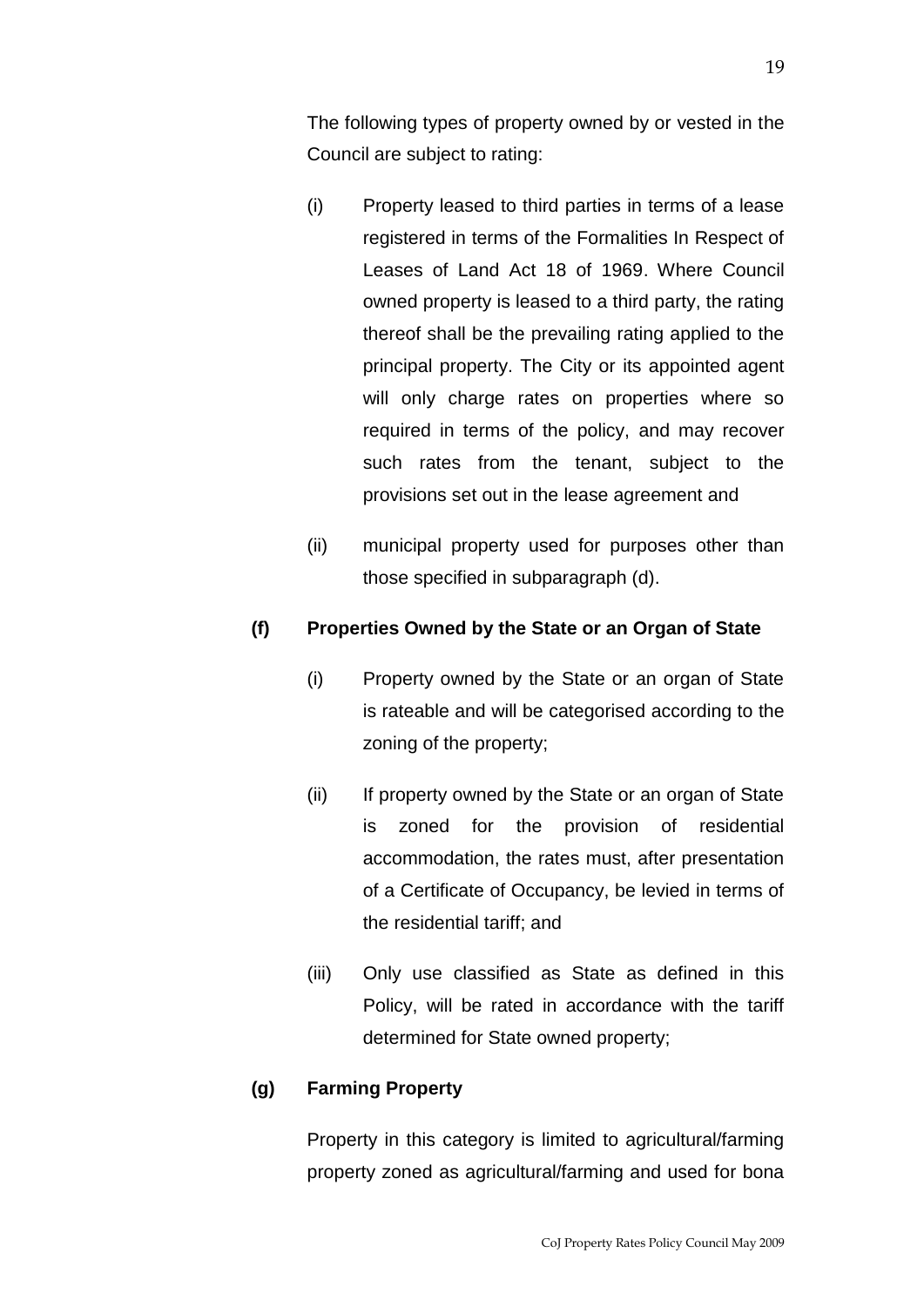fide agricultural purposes with the property owner deriving his principal source of income from the produce of the land on such property. Agricultural/farming property not used for bona fide agricultural/farming purposes shall be rated according to the actual use thereof;

### **(h) Public Service Infrastructure**

Property falling within this category shall not be rated;

#### **(i) Property Used for Multiple purposes**

This category of property shall be rated according to the highest tariff applicable to the permitted use thereof. Where a property has been sectionalized in terms of the Sectional Titles Act, 95 of 1986, the rating of each section will be in accordance with the actual use of that individual section. The owner of such property shall be required to apply to the Council in writing for the levying of property rates at a tariff lower than that applied to the business, commercial and industrial category. The Council has the right to call for documentary evidence and/ or conduct a physical inspection of the property in terms of such application.

Where for historical reasons, a property has been developed and is used exclusively as residential, the residential tariff will be applicable.

The scale of residential property value reductions and rebates will be applicable to such property.

Any use that is incidental to the main permitted use of a property shall not constitute use for multiple purposes, examples of which include but are not limited to a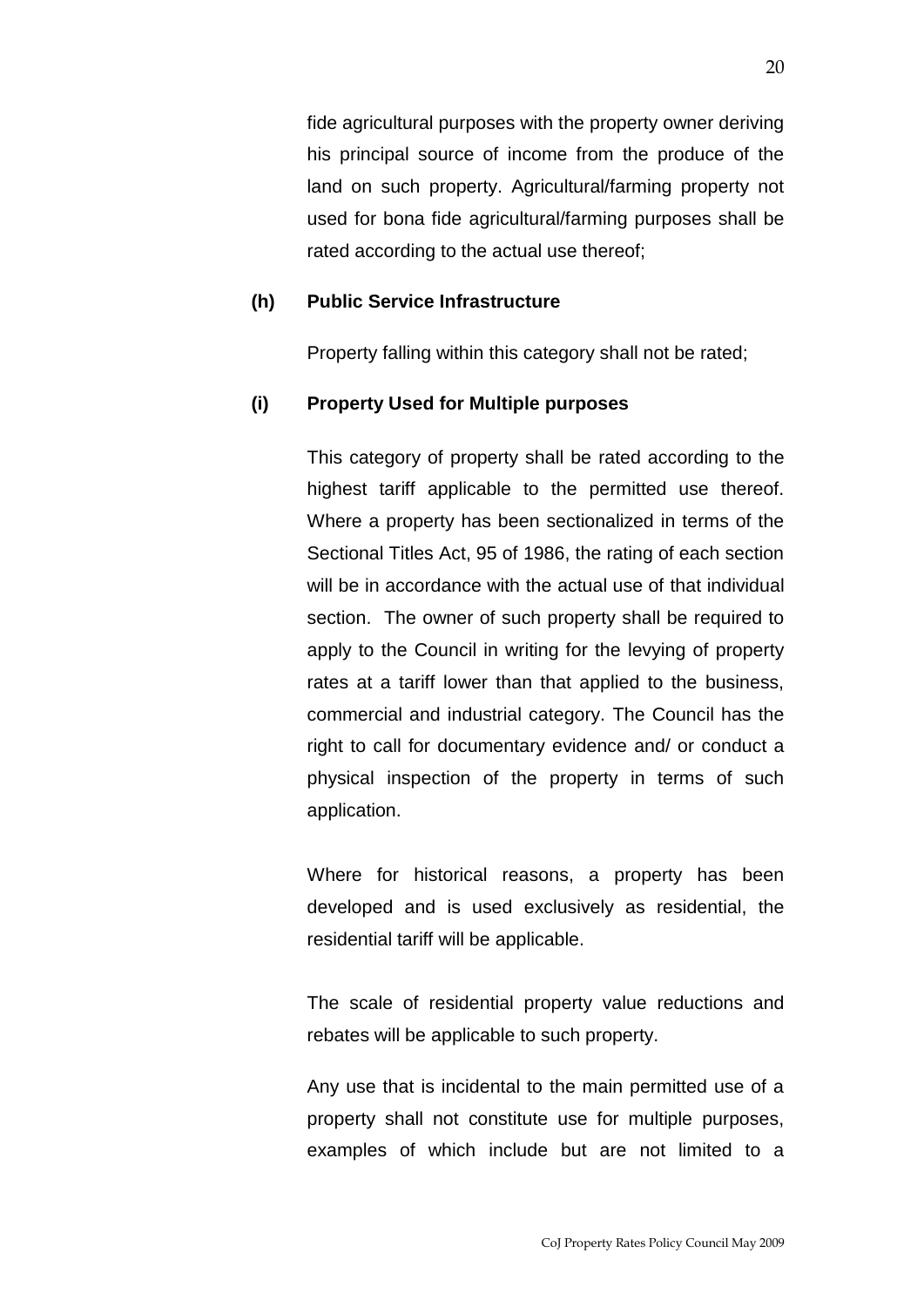caretaker provided with accommodation at an office suite or a security kiosk on the property;

### **(j) Agricultural Holdings**

Agricultural holdings shall be rated according to the actual use thereof.

### **(k) Vacant Land**

- (i) Vacant land, which includes land without a zoning, deproclaimed mining land and any undeveloped land/ erf within a proclaimed township or a land development area contemplated in the Development Facilitation Act, 1995 (Act No. 67 of 1995) not transferred by a developer or an applicant under that Act, is considered to be vacant land and shall not benefit from any exemption, reduction or rebate. Property will continue to be rated as vacant until such time as the Council issues a Certificate of Occupancy.
- (ii) The tariff applicable to vacant land will take precedence over the tariff applicable to the property category where such land is vacant.

### **(l) Mining Property**

Property used for mining purposes or purposes incidental to mining operations must be rated as if zoned business, commercial or industrial.

### **(m) Education**

Property in this category refers to property owned by educational institutions that are registered with the South African Revenue Services in terms of Section 30 of the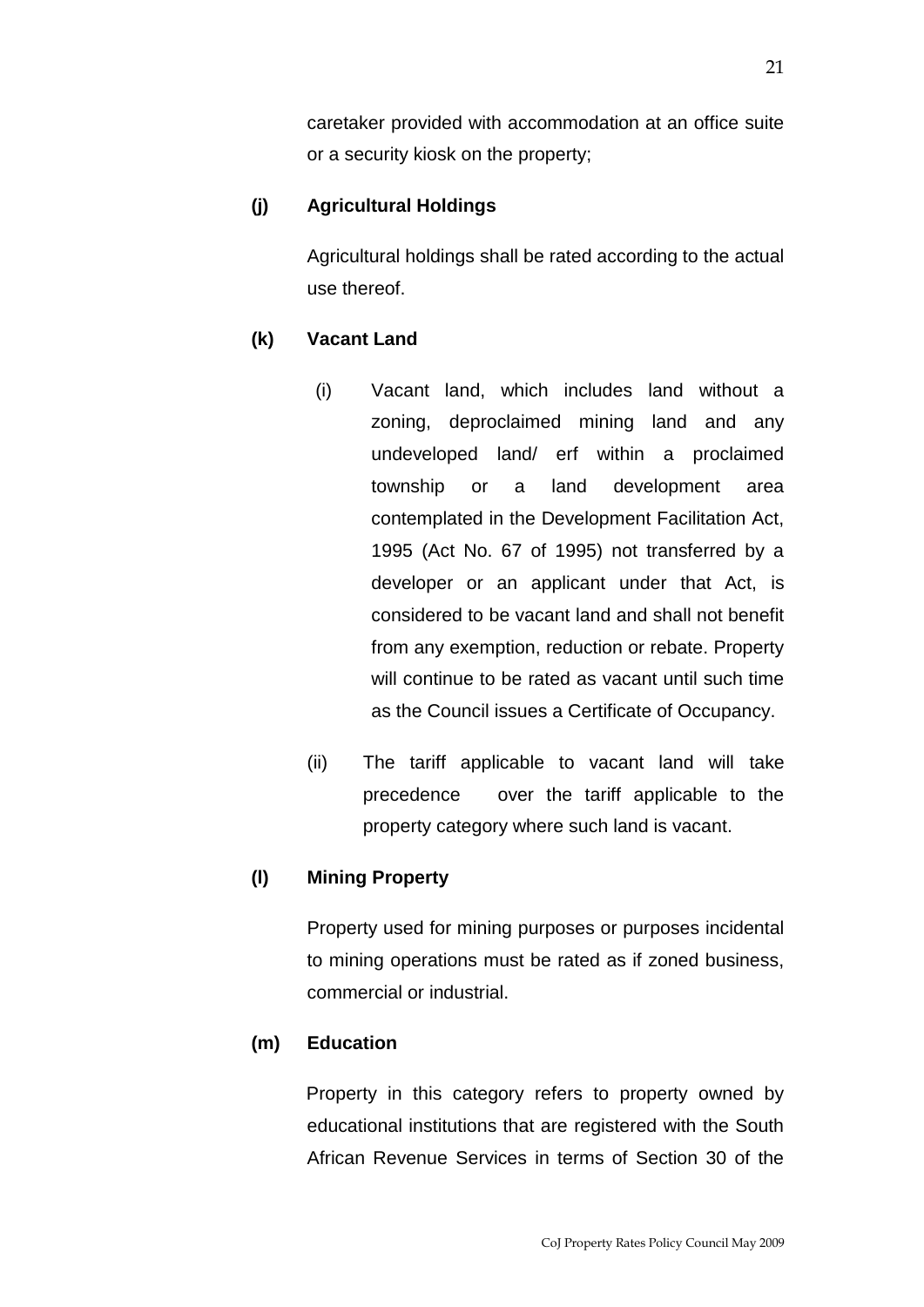Income Tax Act 58 of 1962 that provide education and development services as contemplated in Item 4 of the Ninth Schedule to that Act.

#### **(n) Religious**

Property in this category refers to property registered in the name of and used primarily as a place of public worship by a religious community, including an official residence registered in the name of that community which is occupied by an office –bearer of that community who officiates at services at that place of worship.

#### **(o) Special**

Land zoned as Special with:

- (i) a determined use in terms of an applicable Town Planning Scheme will be rated at the tariff applicable to the determined use thereof.
- (ii) No determined use will be rated in accordance with the actual use thereof. The owner of such property shall be required to apply to the Council in writing for the levying of property rates at a tariff lower than that applied to the business, commercial and industrial category. The Council has the right to call for documentary evidence and/ or conduct a physical inspection of the property in terms of such application.

 Where the actual use is exclusively residential, the scale of residential property value reductions and rebates will be applicable to such property.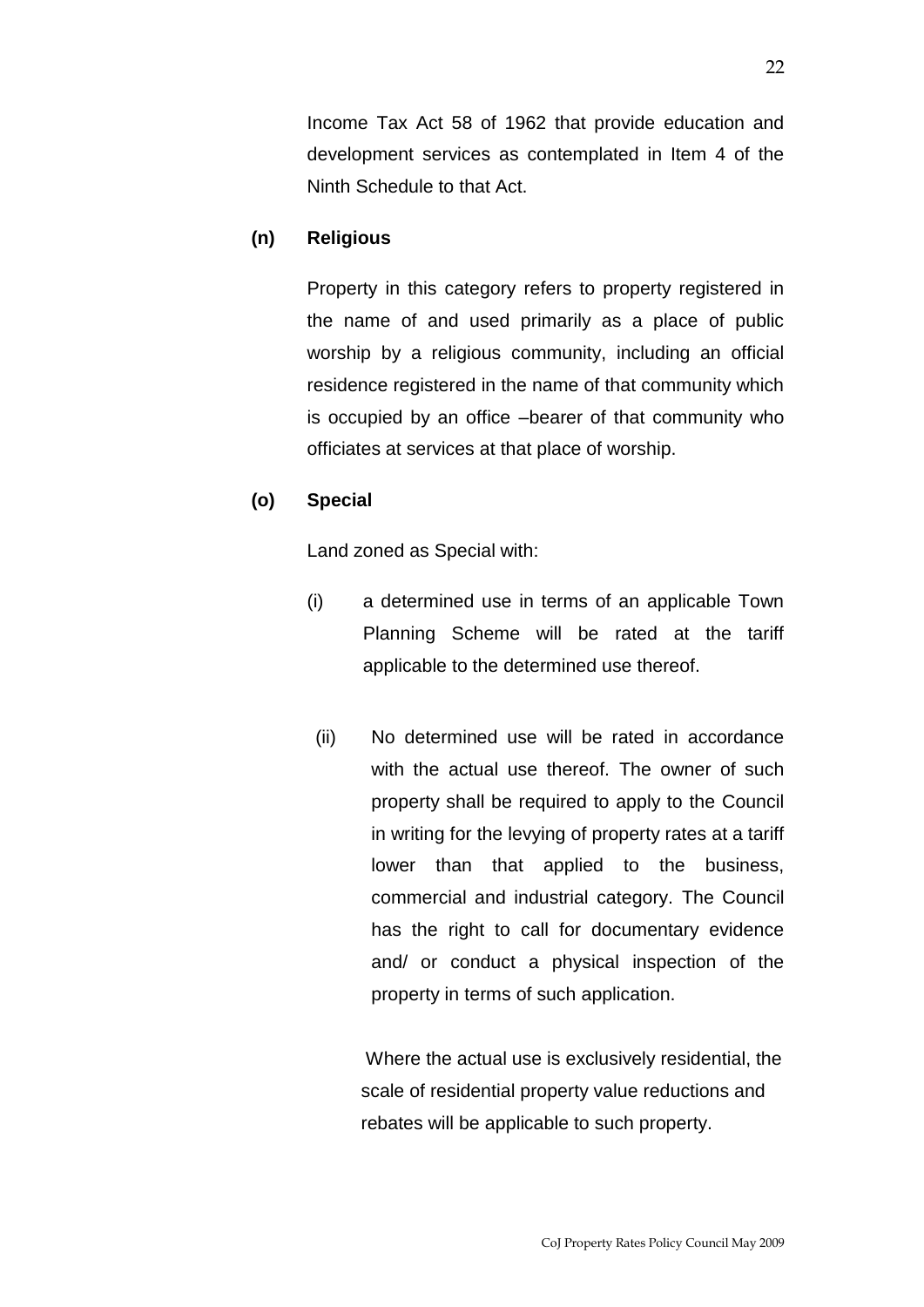- (2) Notwithstanding the provisions of subparagraph (1), property which is used in conflict to its zoning will be rated at the tariff applicable to business, commercial and industrial.
- (3) Any property not falling within the ambit of subparagraph (1), shall be deemed to be business, commercial and industrial for the purposes of levying a rate.

## **9 CATEGORIES OF OWNERSHIP FOR PURPOSES OF EXEMPTIONS, REDUCTIONS AND REBATES**

Subject to paragraph 10 below, the following categories of ownership are determined for purposes of exemptions, reductions and rebates:

- (a) residential properties owned and occupied by natural persons who have limited income and who are not pensioners but can show that his or her annual income falls below the limit determined by Council from time to time;
- (b) residential properties owned and occupied by natural persons who are dependent on social assistance in terms of the Social Assistance Act 59 of 1992 as their sole source of income;
- (c) residential properties owned and occupied by pensioners who are not persons contemplated in subparagraph (b), provided that the total income of the household does not exceed the limit**s** determined by Council from time to time;
- (d) property owned by organisations approved in terms of section 30 of the Income Tax Act 58 of 1962, read with Items 1, 2 and 4 of the Ninth Schedule to that Act which in the opinion of and to the satisfaction of the Council, care for the aged and use the property for such purpose;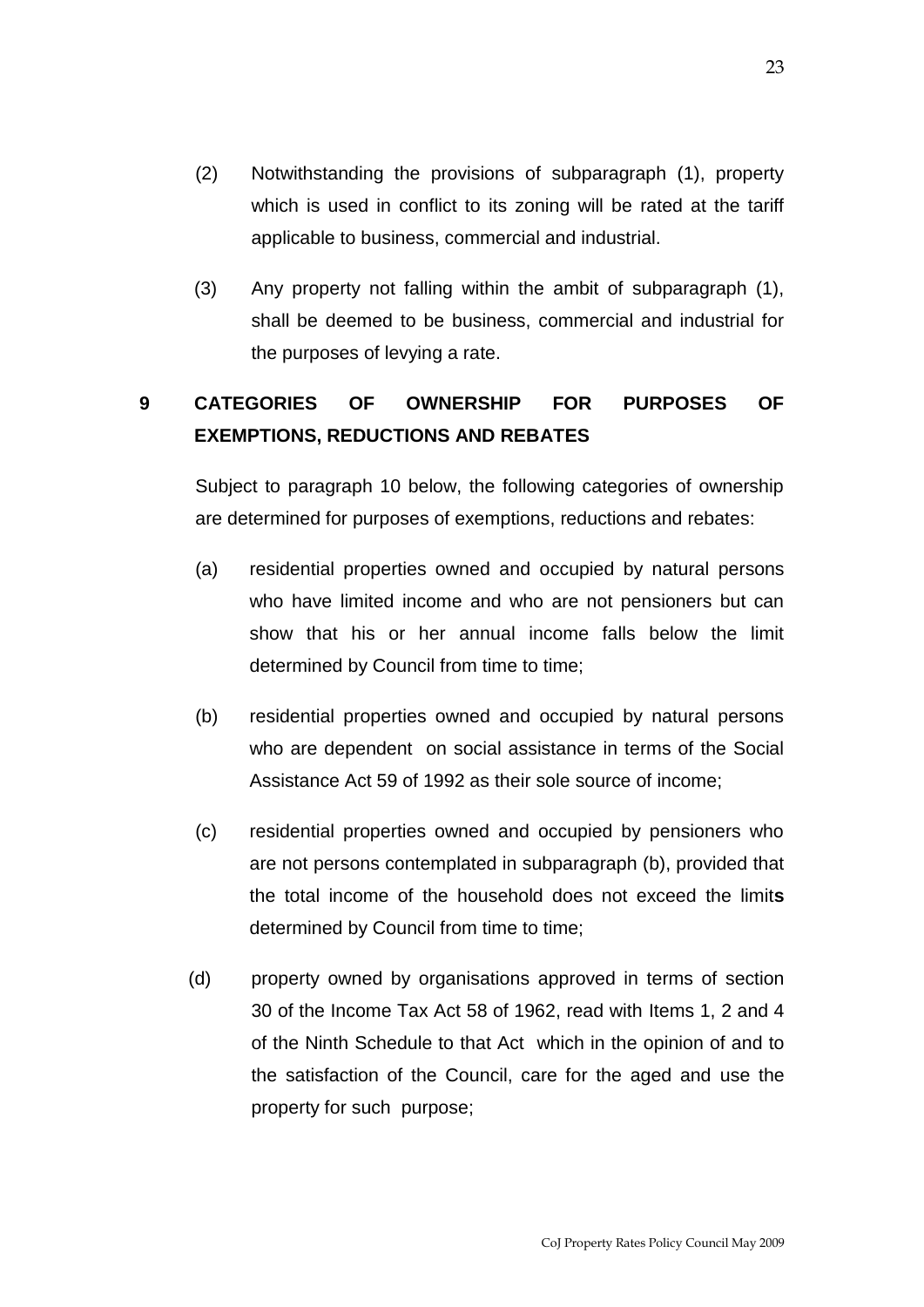- (e) property owned by institutions which provide education and / or student accommodation at –
	- (i) public schools;
	- (ii) independent schools;
	- (iii) universities; and
	- (iv) technical and other colleges;
- (f) property owned by public benefit organisations approved in terms of section 30 of the Income Tax Act 58 of 1962, read with Items 1, 2 and 4 of the Ninth Schedule to that Act;
- (g) property owned by private sports clubs which use such property primarily for sports purposes;
- (h) property in the inner city;
- (i) property:
	- (i) declared as heritage sites in terms of Section 27 of the National Heritage Resources Act 25 of 1999;
	- (ii) designated as protected areas in terms of section 28 of the National Heritage Resources Act 25 of 1999; and
	- (iii) designated as heritage areas in terms of section 31 of the National Heritage Resources Act 25 of 1999;
- (j) property used for bona fide agricultural/farming purposes;
- (k) residential sectional title properties;
- (l) property registered in the name of an institution or organisation which has as its exclusive objective the protection of animals;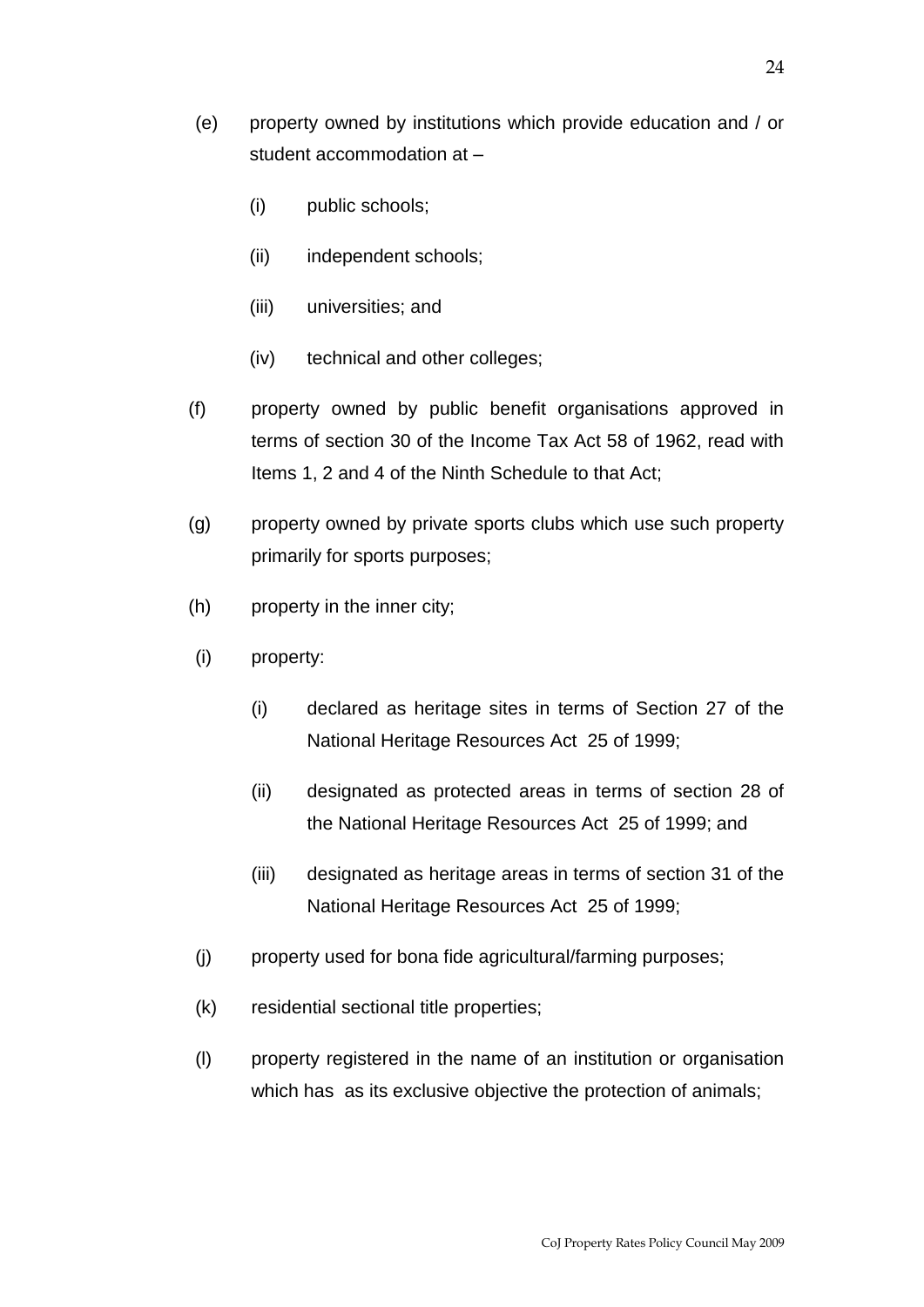- (m) property registered in the name of an institution or organisation which has as its exclusive objective the provision and, or promotion of youth development programmes;
- (n) property, including sectional title units that form part of a development, that are developed at an appropriate density as determined by the Council from time to time during its budget process contemplated in section 12(2) of the Act;
- (o) residential properties owned and occupied by natural persons temporarily without income as contemplated in section 15(2)(c) of the Act;
- (p) property situated within an area affected by:
	- (i) a disaster within the meaning of the Disaster Management Act 57 of 2002; and
	- (ii) any other serious adverse social or economic conditions as determined by the Council from time to time;
- (q) vacant land;
- (r) properties owned by juristic persons that fall under the ambit of Housing Development Schemes for Retired Persons Act,65 of 1988, as amended.

## **10 CONDITIONS APPLICABLE TO REBATES FOR CATEGORIES OF OWNERSHIP**

- (1) The following conditions shall apply to rebates for categories ,of ownership for differential rating:
	- (a) owners of property contemplated in paragraphs 9(a), (b) and (c) must own and occupy the property concerned;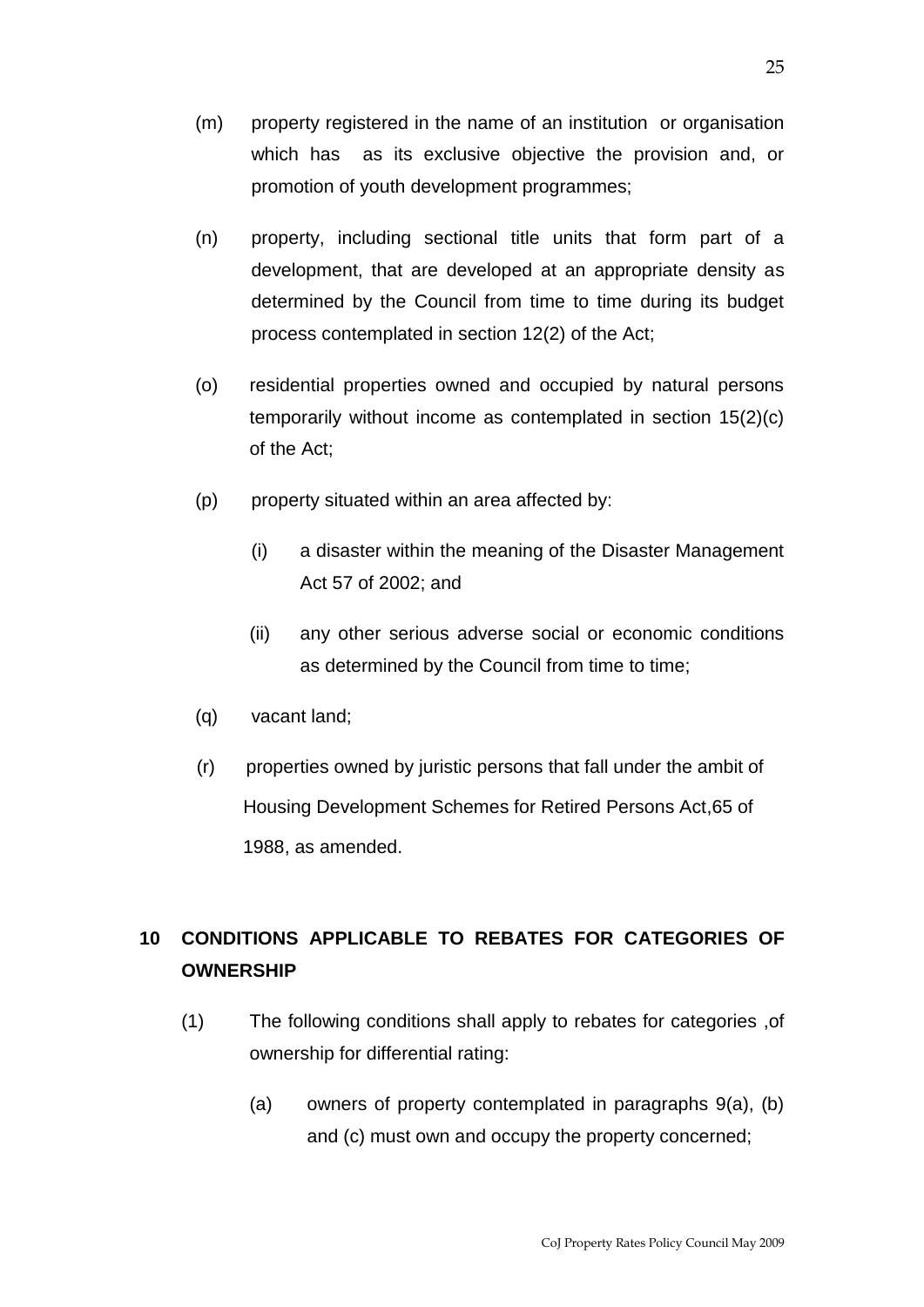- (b) in respect of owners of property contemplated in paragraph 9(b), accruing a specified score on the City of Johannesburg Poverty Index;
- (c) rebates to owners of property contemplated in paragraph 9(c) are restricted to persons who have reached the age of 60 years;
- (d) the maximum value of the property in respect of paragraphs (a), (b) and (c) shall not exceed a limit determined by the Council at the inception of a valuation roll, which limit shall remain applicable for the duration of that roll;
- (e) any owner of property referred to in paragraphs 9(a), (b) and (c)) above must apply for the Council's approval of a rebate on a form prescribed by the Council, accompanied by a copy of the applicant's social security card or his/her most recent income tax assessment issued by the South African Revenue Services or other proof of income acceptable to the Council; and
- (f) a rebate in respect of property referred to in paragraphs 9(a), (b) and (c)) above shall be granted for a maximum period of 2 (two) years, provided that:
	- (i) the status of the beneficiary does not change within this period, after the expiry of which period it shall be necessary to re-apply in terms of subparagraph (e); and
	- (ii) such beneficiary shall notify the Council in writing in the event of any change in his/her financial status that may affect the granting of the rebate.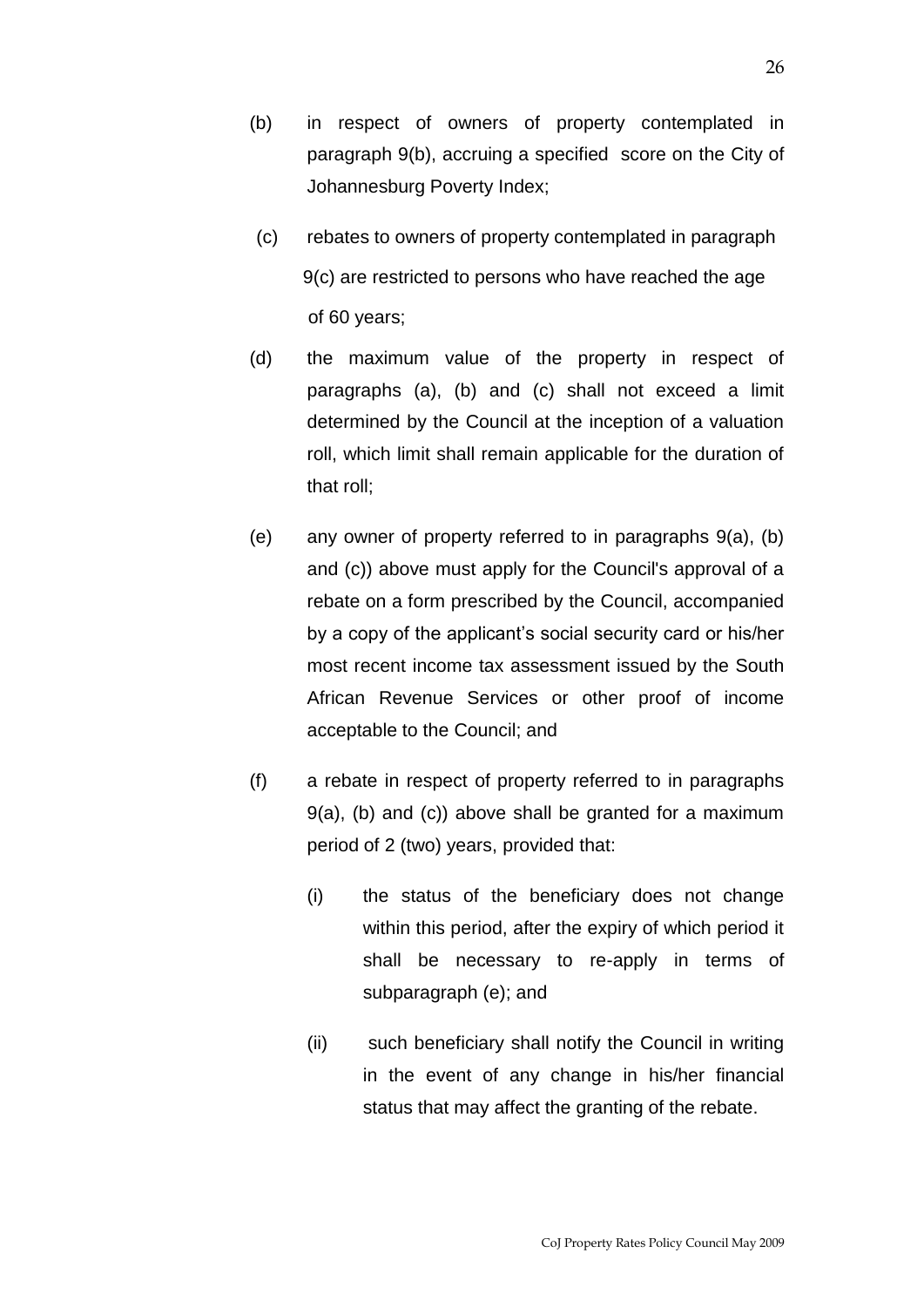- (2) No retrospective rebates will be granted and rebates contemplated in subparagraph (3) below are dependent upon successful application to the Council by 1 September 2008 and thereafter prior to the expiry of the validity period of any existing rebate. New applications will be accepted after an applicant has reached the age of 60 years.
- (3) The criteria for and maximum extent of rebates for categories of ownership specified in paragraphs 9(a) to (c), inclusive, shall be as follows:

### **(a) Property specified in paragraph 9(a):**

*A maximum of 100 percent of the current monthly rates;*

#### **(b) Property specified in paragraph 9(b):**

Greater that zero but not exceeding 34 points on the City of Johannesburg Poverty Index:

*A maximum of 70 percent of the current monthly rates*

35 Points and greater on the City of Johannesburg Poverty Index:

*A maximum of 100 percent of the current monthly rates; and*

#### **(c) Property specified in paragraph 9(c):**

- (i*) A maximum of 100 per cent of the current monthly rates where the monthly income of the household does not exceed the lower limit to be determined by Council from time to time during its annual budget process contemplated in section 12(2) of the Act;*
- *(ii) A maximum of 50 per cent of the current monthly rates where the monthly income of the household exceeds the*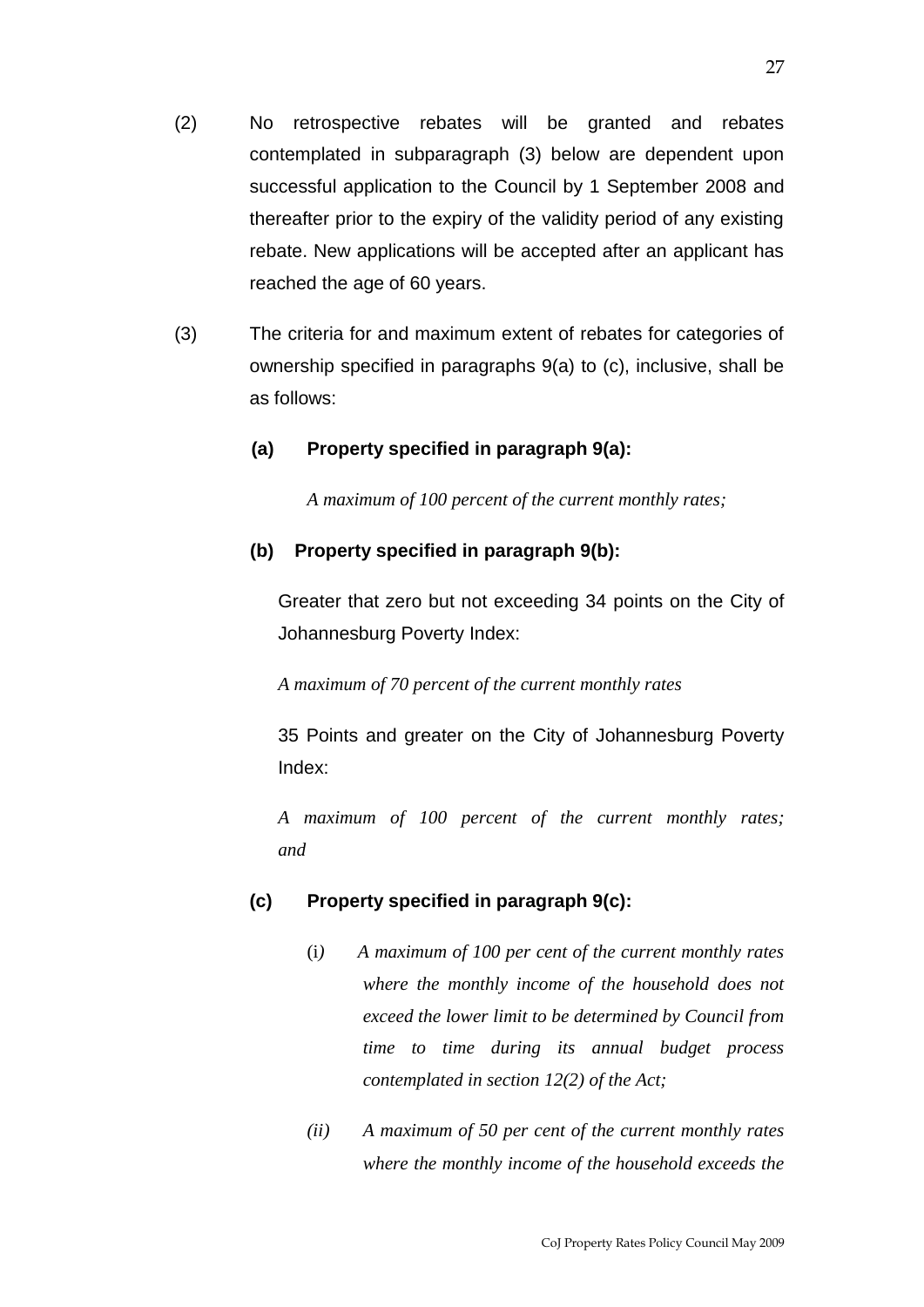*lower limit but does not exceed the upper limit to be determined by Council from time to time during its annual budget process contemplated in section 12(2) of the Act.* 

(4) The criteria for and maximum extent of rebates for categories of ownership specified in paragraphs 9(d) to (q) to the extent applicable, are as follows:

## **(a) Property owned by organisations caring for the aged specified in paragraph 9(d):**

(i) The State or an organ of state owning properties, other than housing development schemes as contemplated in the Housing Development Schemes for Retired Persons Act 65 of 1988, and any similar scheme for housing the aged irrespective of its date of establishment:

> *A maximum of 100 per cent of the current monthly rates; and*

(ii) Public benefit organisations owning property other than housing development schemes as contemplated in the Housing Development Schemes of Retired Persons Act 65 of 1988, and any other similar scheme for housing the aged irrespective of the date of its establishment:

> *A maximum of 100 per cent of the current monthly rates subject to an application to the Council for approval of a rebate on a form prescribed by the Council being submitted to Council before 1 September of each year;*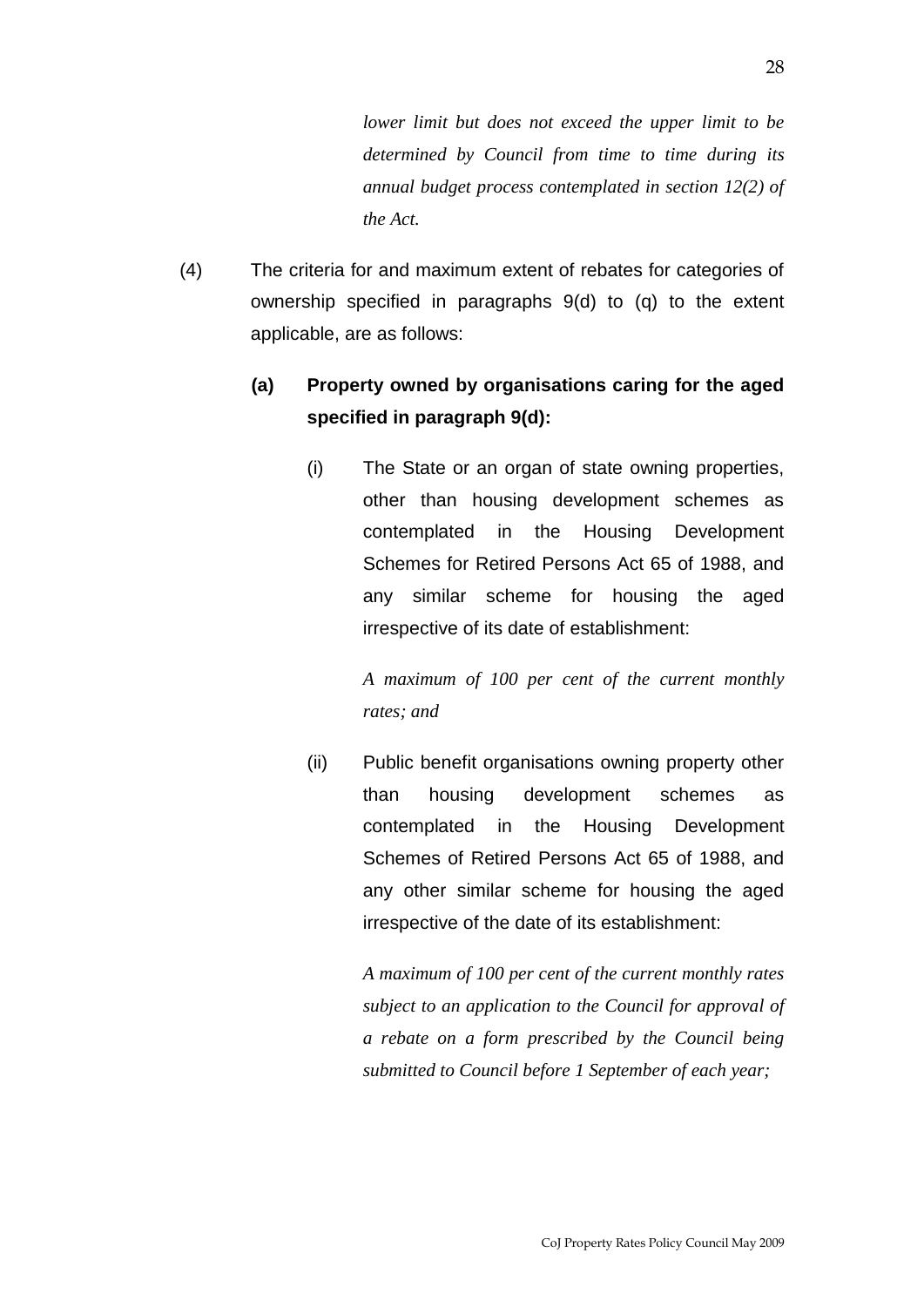- **(b) Property owned by institutions which provide education and/or student accommodation specified in paragraphs 9(e)(i) and (ii):**
	- (i) Public primary and secondary schools which are State funded:

 *A maximum of 50 per cent of the current monthly rates;*

(ii) Independent primary and secondary schools which are not State funded in terms of section 34 of the South African Schools Act, 1996 (Act No. 84 of 1996) and are registered as independent schools in terms of that Act:

*A maximum of 50 per cent of the current monthly rates;*

**(c) Property owned by institutions which provide education and / or student accommodation specified in paragraph 9(e)(iii):**

*A maximum of 20 per cent of the current monthly rates;*

**(d) Property owned by institutions which provide education and / or student accommodation specified in paragraph 9(e)(iv):**

*A maximum of 20 per cent of the current monthly rates;*

**(e) Property owned by public benefit organisations specified in paragraph 9(f) including such organisations owning a housing development scheme contemplated in subparagraph (4) (a)(ii):**

*A maximum of 100 per cent of the current monthly rates:* 

Provided that such organisations must annually, before 1 September, apply to the Council for approval of a rebate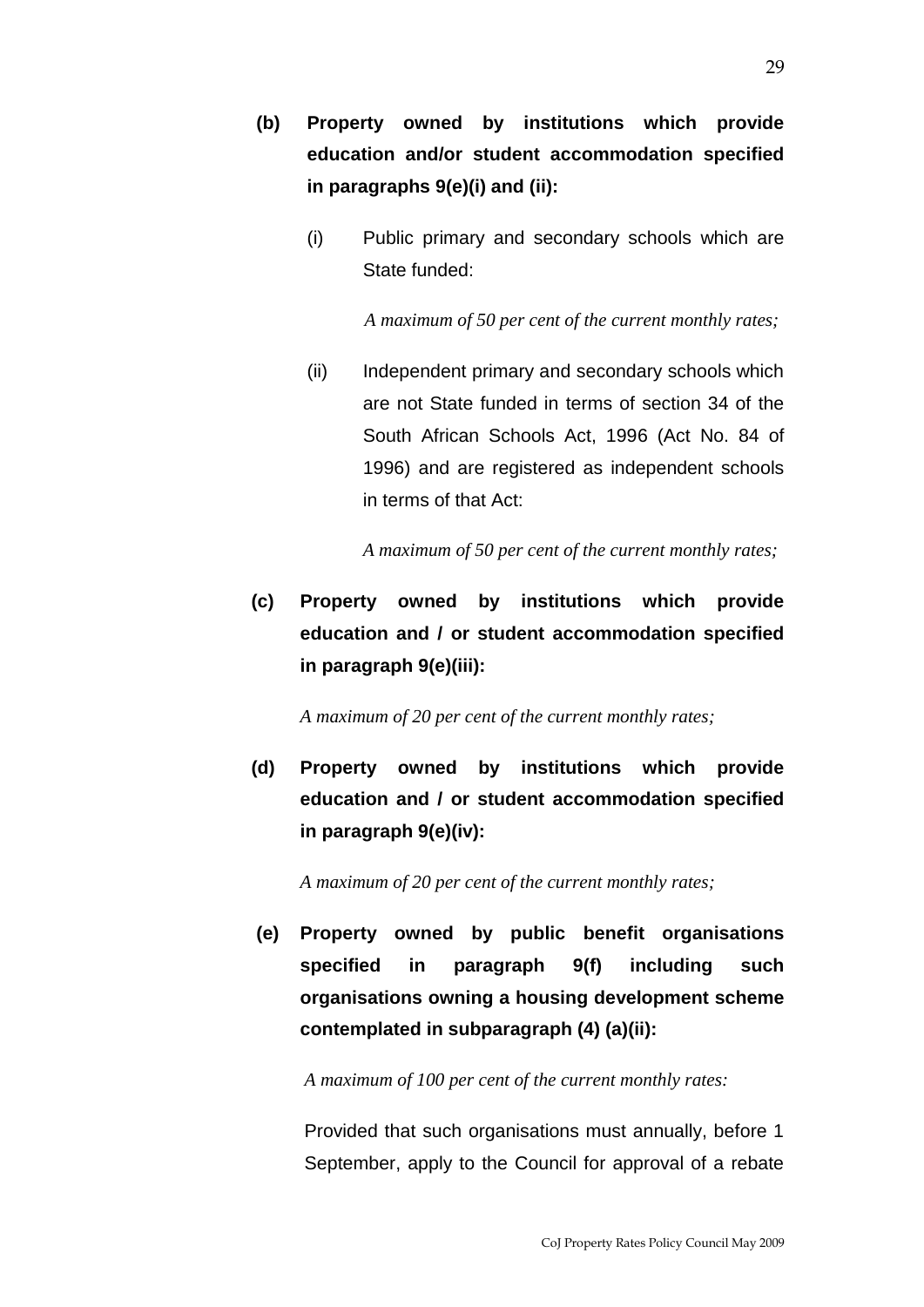on a form prescribed by the Council, accompanied by a copy of their annual report and financial statements audited by an independent person or organisation that is not the treasurer nor connected to the treasurer of the public benefit organisation seeking relief from property rating;

## **(f) Property owned by private sports clubs specified in paragraph 9(g):**

*A maximum of 40 per cent of the current monthly rates:* 

Provided that such organisations must annually, before 1 September, apply to the Council for approval of a rebate on a form prescribed by the Council accompanied by a copy of their annual report and audited financial statements: Provided that such Clubs will have to demonstrate to the Council in writing whether:

- (i) the Club is unable to pay the property rates; and
- (ii) the membership of the Club is open to previously disadvantaged persons; and
- (iii) the land owned by the Club, other than that used for restaurant and bar facilities for club members is utilised primarily for sporting activities; or
- (iv) the Club is actively involved in sports development programmes for previously disadvantaged communities;

## **(g) Property in the inner city as specified in paragraph 9(h):**

*A maximum of 40 per cent of the current monthly rates in respect of property used for the purpose of accommodating*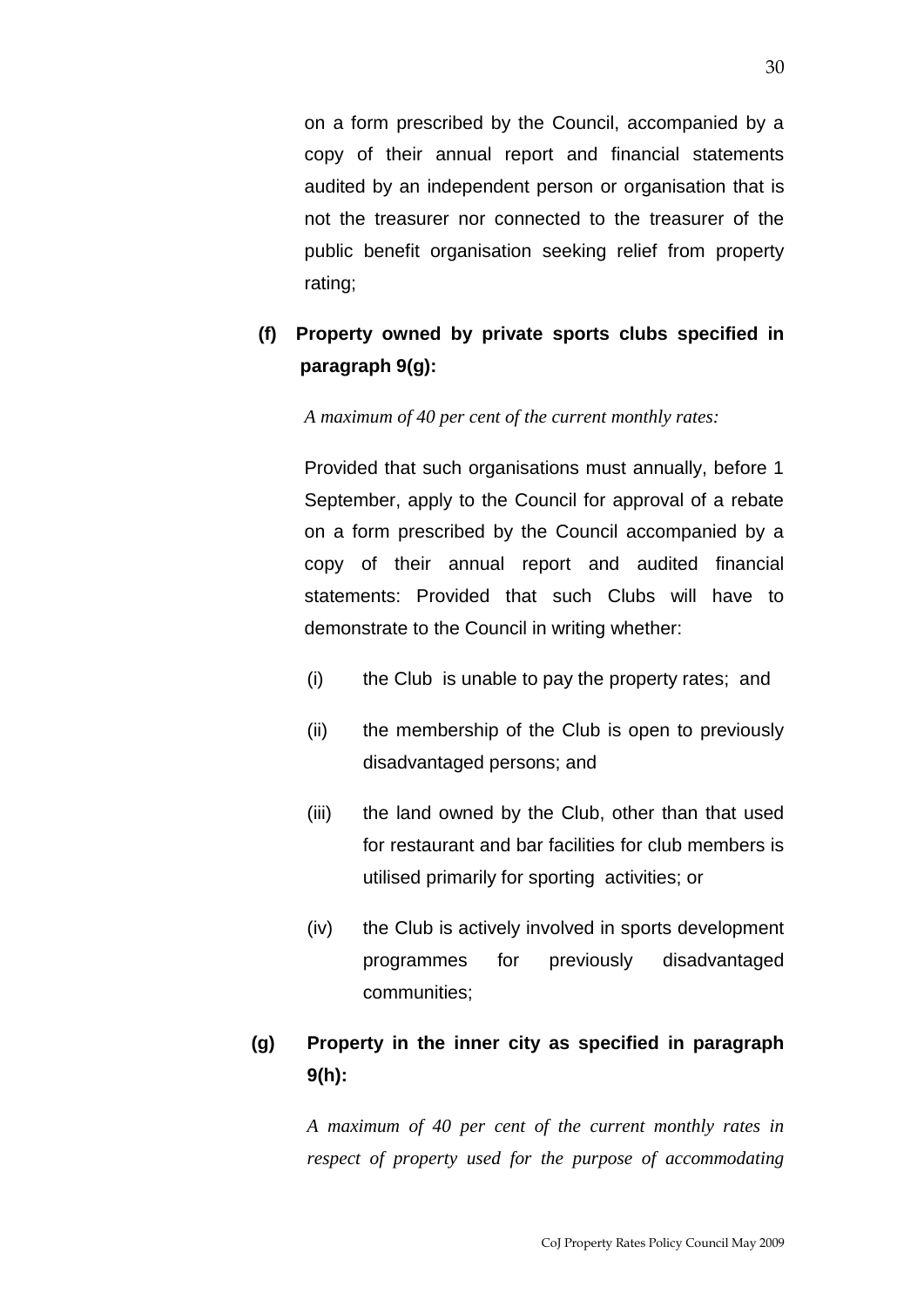*three or more dwelling units, subject to no less than 80 per cent of the floor space on the property being used for residential accommodation;*

**(h) Owners of heritage sites and protected areas as specified in paragraph 9(i):**

*A maximum rebate of 20 per cent of the current monthly rates:*

Provided that:

- (i) Application for a rebate must be made annually before 1 September on a form prescribed by the Council; and
- (ii) The rebate contemplated in this subparagraph shall be subject to any limitations that may be placed on financial incentives for the conservation of heritage resources in terms of section 43 of the National Heritage Resources Act 25 of 1999;
- **(i) Owners of property used for bona fide agricultural/farming purposes specified in paragraph 9(j):**

*A maximum of 55 percent of the current monthly rates:*

Provided that:

- (i) Application for a rebate must be made annually before 1 September on a form prescribed by the Council, accompanied by:
	- (aa) an affidavit that all information contained in the application is true and correct; and
	- (bb) proof to the satisfaction of the Council that the owner of the property is taxed by the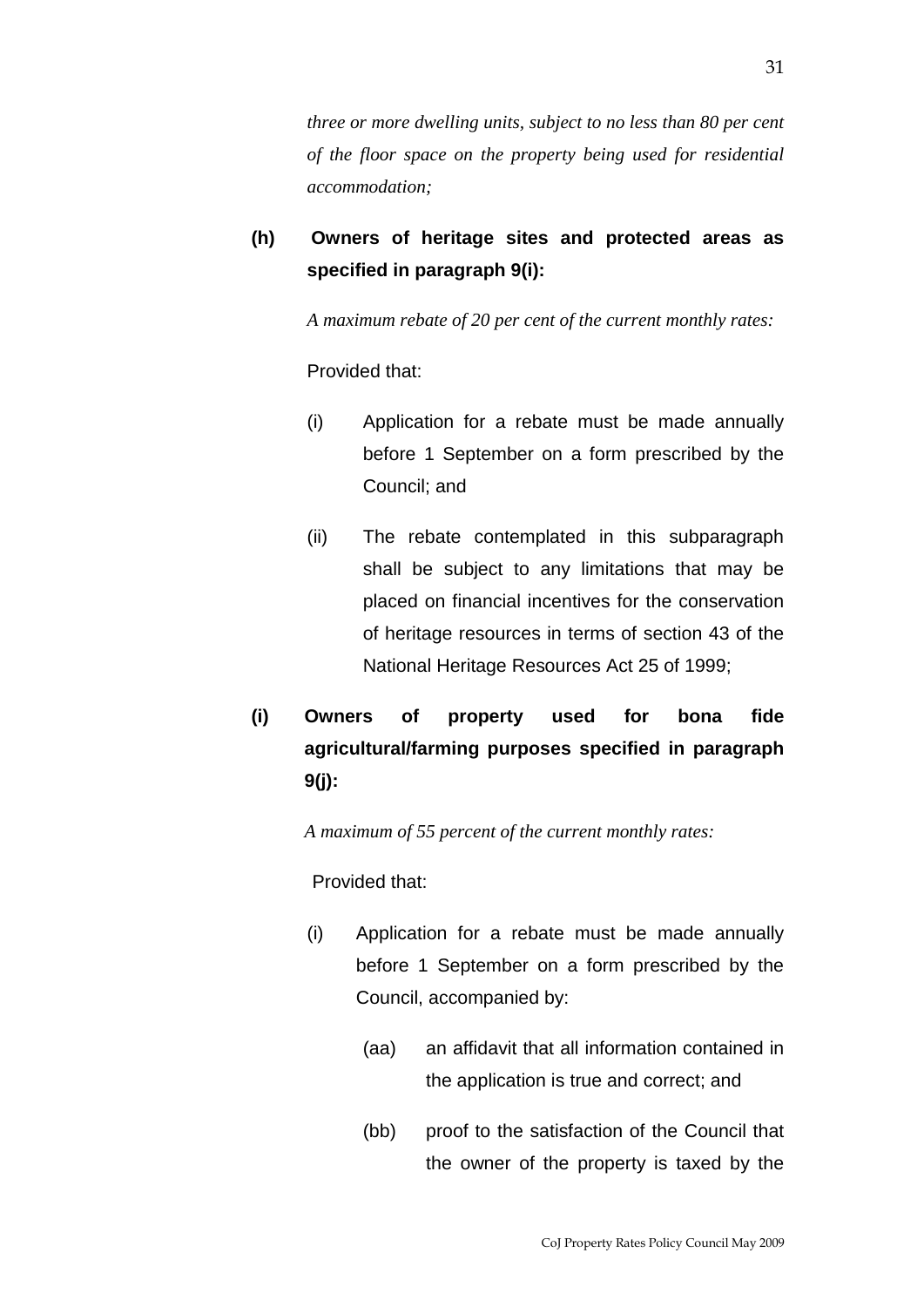South African Revenue Services as a farmer;

- (ii) Should the permitted use of the property change during a financial year, any rebate already granted shall be forfeited from the date of approval by the Council of such change;
- **(j) Residential sectional title properties specified in paragraph 9(k):**

*A maximum of 20 percent of the current monthly rates.*

**(k) Property registered in the name of an institution or organisation which has as its exclusive objective the protection of animals specified in paragraph 9(l):**

*A maximum of 100 percent of the current monthly rates.*

**(l) Property registered in the name of an institution or organisation which has as its exclusive objective the provision and, or promotion of youth development programmes specified in paragraph 9(m):**

*A maximum of 100 percent of the current monthly rates.*

**(m) property, including sectional title units that form part of a development as specified in paragraph 9(n), that are developed at an appropriate density as determined by the Council from time to time:**

*A maximum of 20 percent of the current monthly rates*

**(n) Residential properties owned and occupied by natural persons temporarily without income specified in paragraph 9(o):**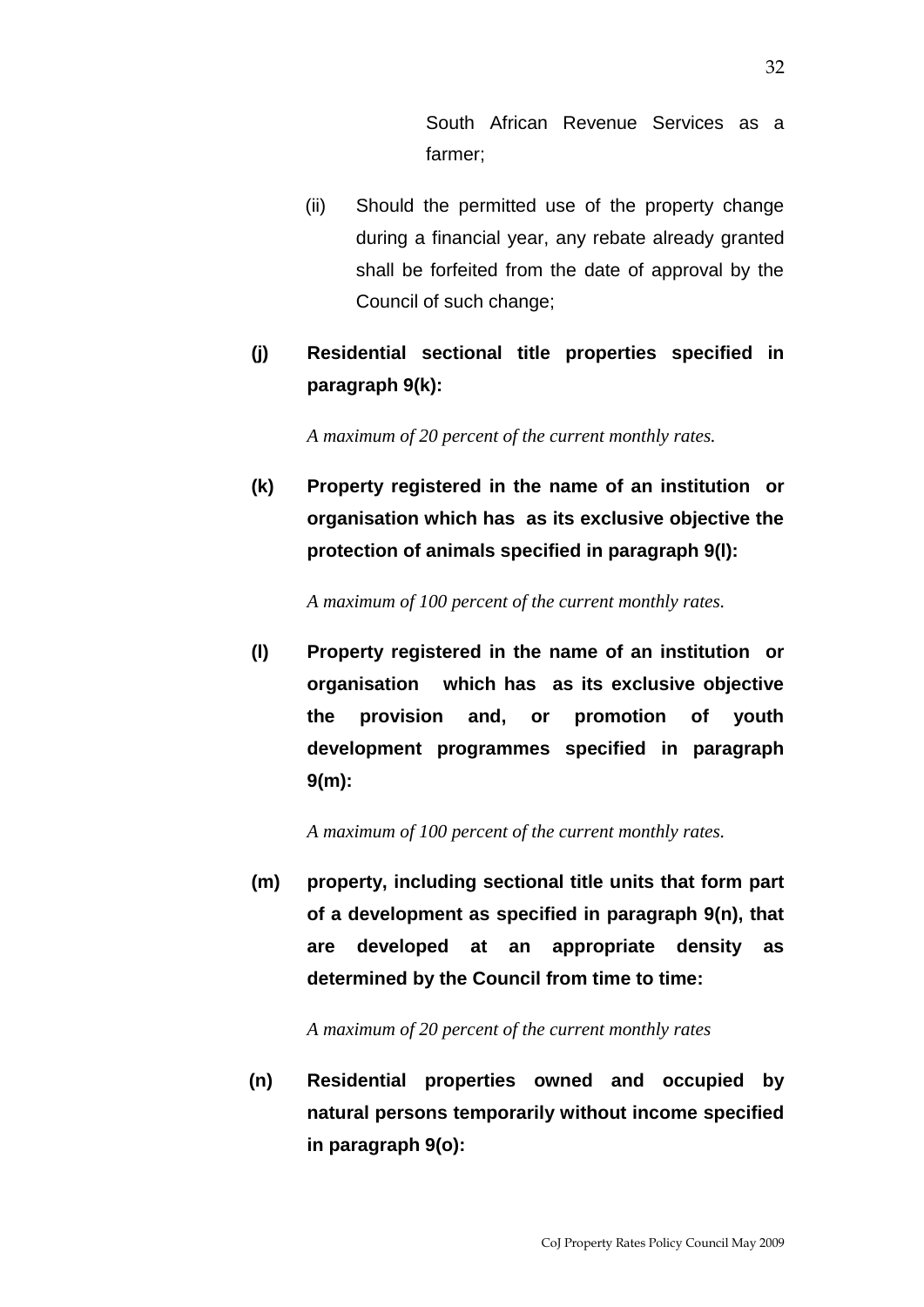Provided that:

- (i) any owner of property referred to in paragraph 9(o) above must apply monthly for the Council's approval for a rebate on a form prescribed by the Council, accompanied by such proof as the Council may reasonably require to substantiate any entitlement to a rebate contemplated in this subparagraph; and
- (ii) the rebate contemplated in this subparagraph shall be granted on a monthly basis and shall be subject to such limitations as the Council may determine from time to time.

## **(o) Property situated within an affected area specified in paragraph 9(p):**

*A maximum of 100 percent of the current monthly rates:*

Provided that:

- (i) any owner of property referred to in paragraph 9(p) above must apply for the Council's approval for a rebate on a form prescribed by the Council, accompanied by such proof as the Council may reasonably require to substantiate any entitlement to a rebate contemplated in this subparagraph; and
- (ii) the rebate contemplated in this subparagraph shall be subject to such duration and limitations as the Council may determine in relation to *a specific disaster or event*

## **(p) Vacant Land specified in paragraph 9(q):**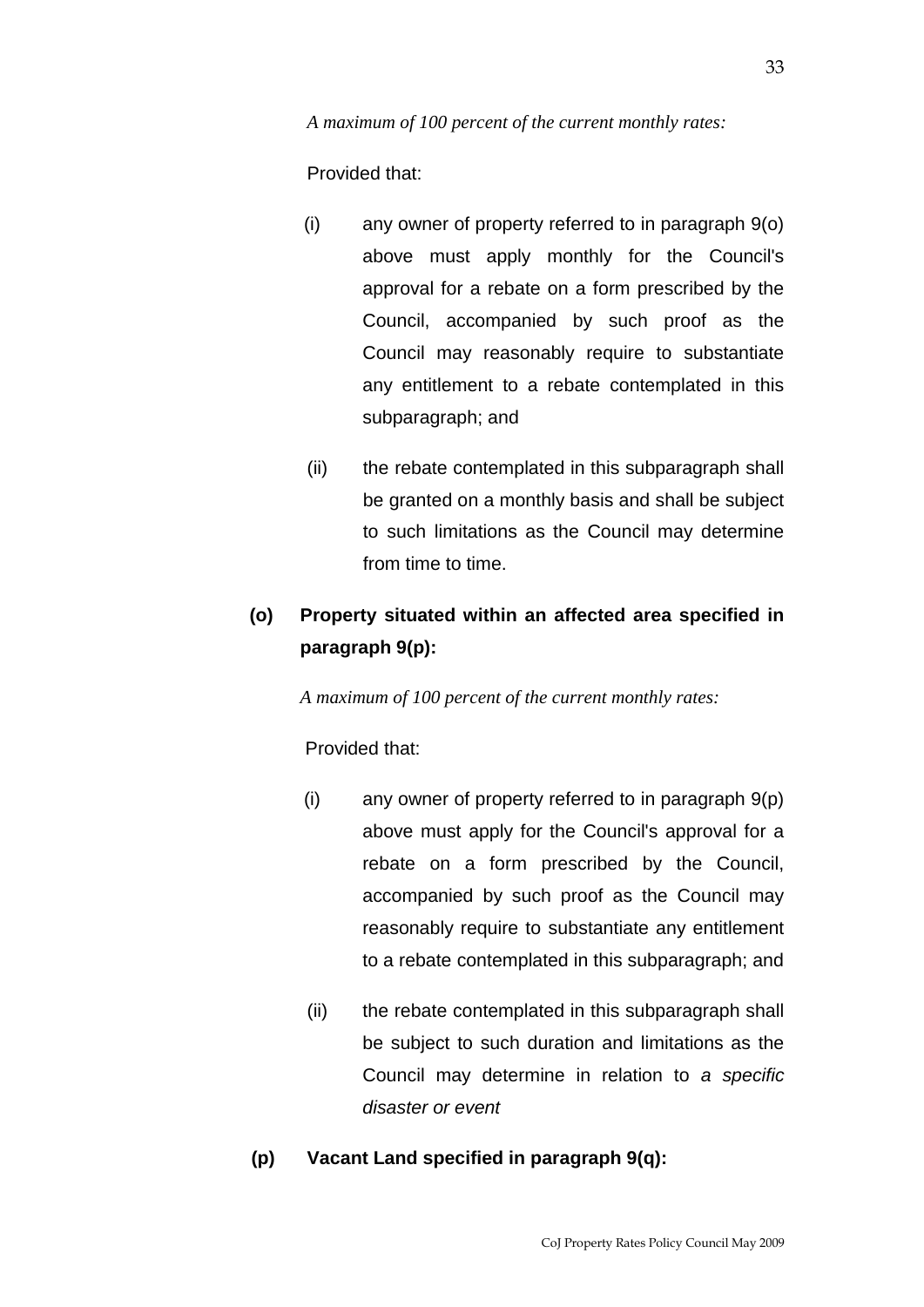#### *A maximum of 50 percent of the current monthly rates:*

Provided that any owner of property referred to in paragraph 9(q) above must:

- (i) apply to the Council for a rebate;
- (ii) supply an appropriate letter from the Development Planning and Urban Management Department of the Council or a structure exercising a delegated power in terms of the Systems Act in support of his claim that the property could not be developed as a result of the unavailability of bulk infrastructure and/or bulk services for the duration of the Council's ensuing financial year.

# **(q) Properties owned by juristic persons that fall under the ambit of the Housing Development Schemes for Retired Persons Act, 65 of 1998 (as amended)**

*A maximum of 50 percent of the current monthly rates:* Provided that the onus shall be upon any owner of property referred to in paragraph 9(r) above to pass the benefit of the rates rebate to the registered holder(s) of a right of occupation :

- (5) Rebates shall be prioritised and calculated in the following manner:
	- a. Where a heritage site rebate is applicable to any particular category of ownership, such heritage site rebate will take precedence over the remaining rebates.
	- b. A remaining rebate will be calculated on the balance of rates payable after deduction of the heritage site rebate.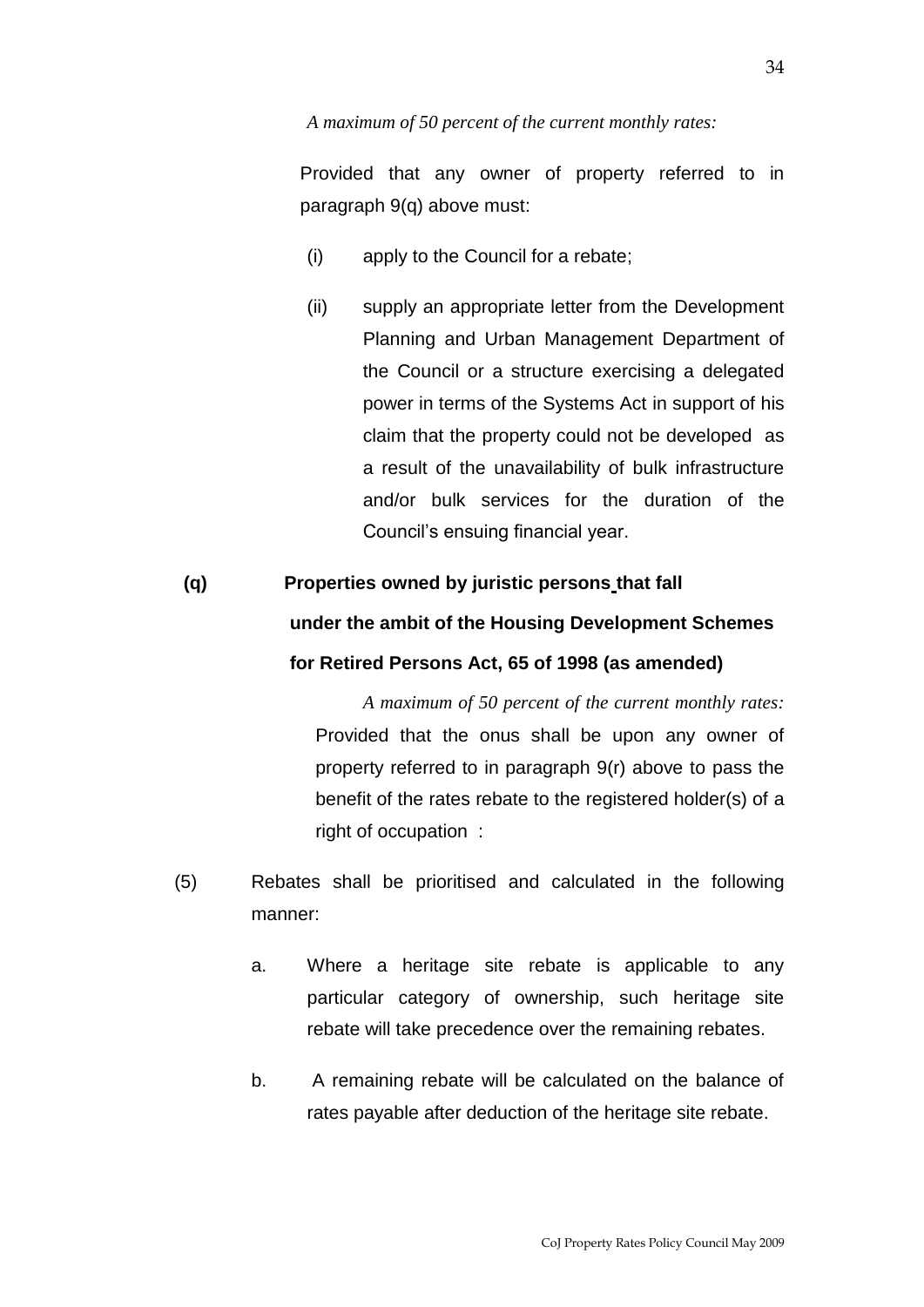- c. A Sectional Title rebate will rank second in order of precedence after the heritage site rebate has been applied.
- (6) The granting of rebates shall not allow a total rebate in excess of 100%.
- (7) The Council may, notwithstanding the extent of any rebate granted, resolve that all rateable property, including properties in respect of which 100% rebates are granted, shall be subject to the payment of such minimum property rate as the Council may determine from time to time during its annual budget process contemplated in section 12(2) of the Act.

## **11. CERTIFICATE OF OCCUPANCY**

- (1) Prior to a residential property being eligible for a residential rate or a rebate, the property concerned must have been inspected by the Council and a Certificate of Occupancy must have been issued in respect thereof by the relevant Council Department concerned: Provided that owners of residential property who are in receipt of the residential rebate at 30 June 2008, do not have to submit a Certificate of Occupancy.
- (2) The onus of obtaining a Certificate of Occupancy shall rest with the owner of a property contemplated in subparagraph (1).

### **12 SPECIAL RATING AREAS**

(1) The Council may, on receipt of an appropriate application and by resolution of the Council, determine an area or areas within the municipality as a special rating area or areas in the manner provided for in Section 22 of the Act, subject to such conditions it may deem necessary, and levy an additional rate on property in that area for the purpose of raising funds for improving or upgrading that area.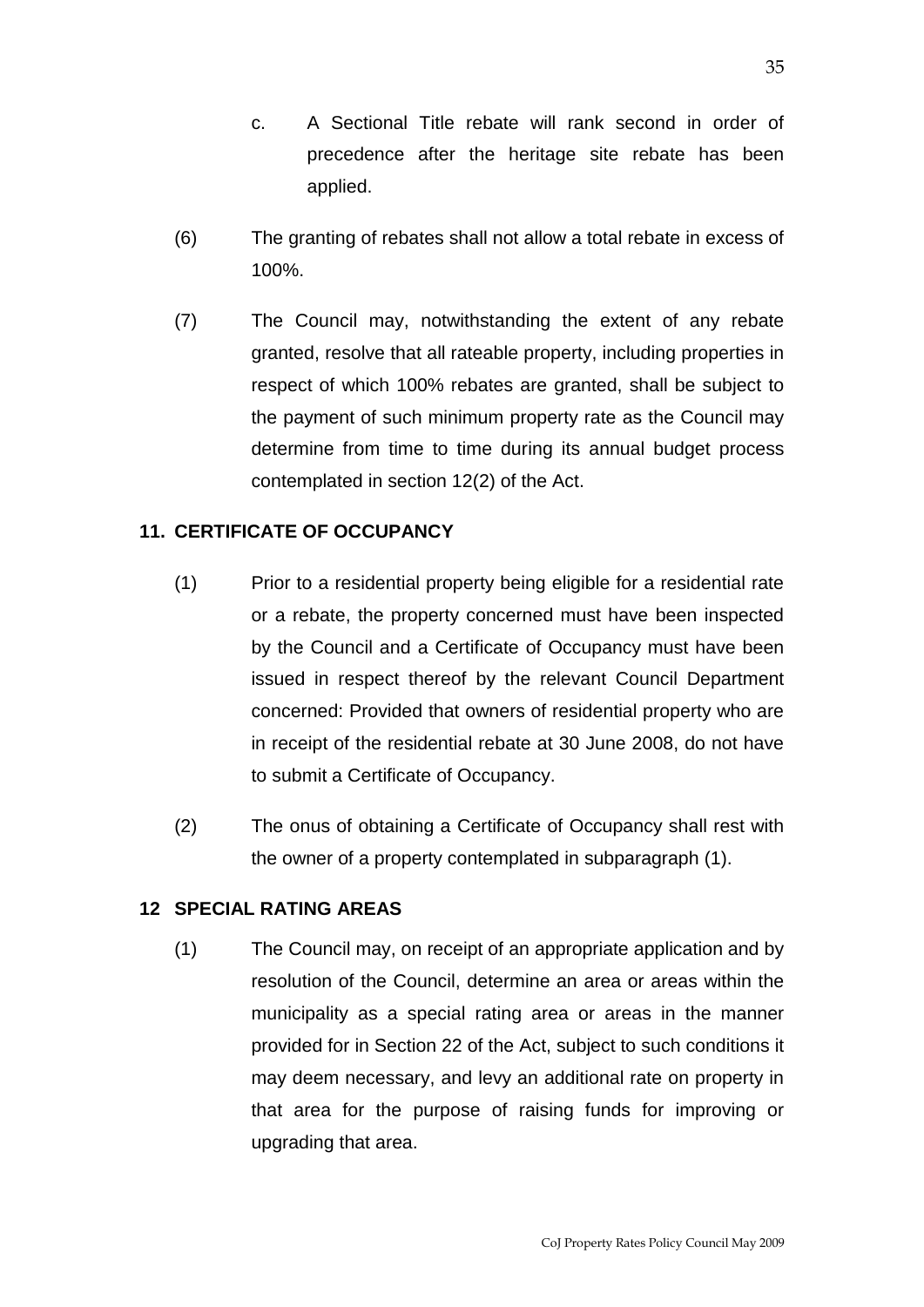(2) The determination of a special rating area must be consistent with the objectives of the integrated development plan of the Council.

#### **13 COSTS AND BENEFITS RELATING TO REBATES AND PHASING IN**

The cost to the Council of having granted measures contemplated in section 3(3)(e) of the Act, will vary annually and cannot be quantified in advance. Provision for these costs and benefits to the local community must be made in the annual operating estimates of the Council.

#### **14 ILLEGAL USE OF PROPERTY**

- (1) If a court order is issued against the owner of a residential property specified in paragraphs 7(b) and 7(c), resultant upon the illegal use thereof, any tariff lower in value than the tariff applicable to business, commercial and industrial in respect of the property concerned shall lapse with effect from the date of that order.
- (2) (a) The owner of property contemplated in sub paragraph (1) may, on a form prescribed by the Council, apply for the tariff lower in value than the tariff applicable to business, commercial and industrial to be reinstated.
	- (b) Such application must be accompanied by an affidavit by the owner confirming that the terms of the relevant court order have been complied with or that the property is being used in accordance with the rights accorded to that property in terms of the applicable Town Planning Scheme.
	- (c) The tariff lower in value than the tariff applicable to business, commercial and industrial must on approval of an application in terms of subparagraph (a), be reinstated as from the date of such approval.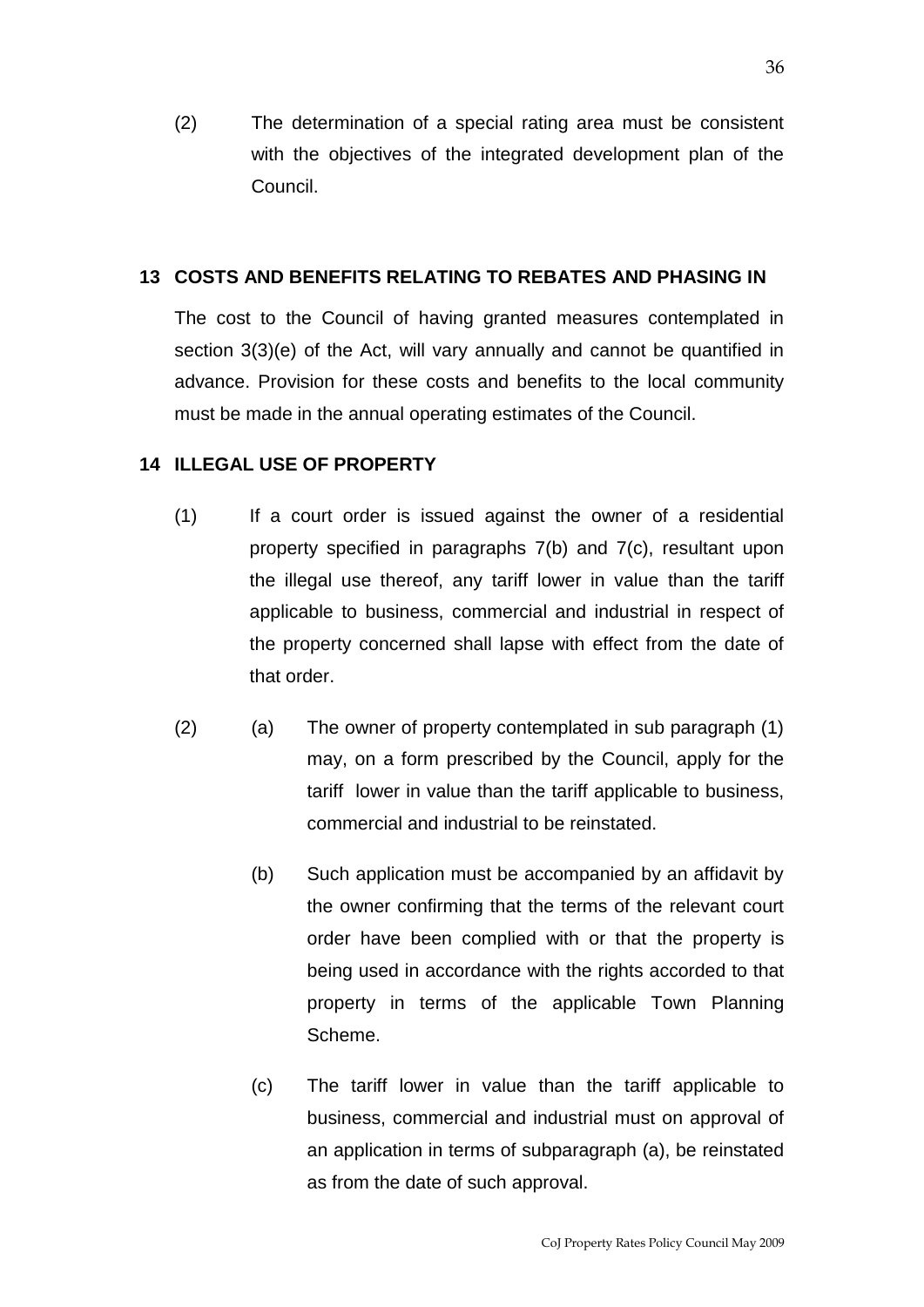### **15 PHASING IN OF RATES ON NEWLY RATEABLE PROPERTY**

The rates on newly rateable property, as defined in the Act, will be phased in as determined in section 21 of the Act.

## **16 LIABILITY FOR RATES**

- (1) Property rates is a tax in terms of section 11 of the Prescription Act 68 of 1969 and the Council may recover rates in arrear for a period of up to 30 years.
- (2) On the basis that rates constitute taxation, there shall be no *quid pro quo* between the ratepayer and the benefit received from the Council.
- (3) Rates-
	- (a) which are recovered by the Council on an annual or a monthly basis, are payable on or before the due date stipulated in the account sent to the ratepayer.
	- (b) are payable in full on or before the due date and interest will be charged on rates that are in arrears.
- (4) A ratepayer remains liable for the payment of the rates whether or not an account has been received and if an account has not been received, the onus shall be on the ratepayer concerned to establish the amount due for the rates and to pay that amount to the Council.
- (5) In the case of joint ownership of property, all the property owners are jointly and severally liable for the payment of rates and any interest charges thereon.
- (6) In respect of property that has been let by a ratepayer, the Council may recover unpaid rates from the tenant to the extent of any unpaid rental due to the ratepayer.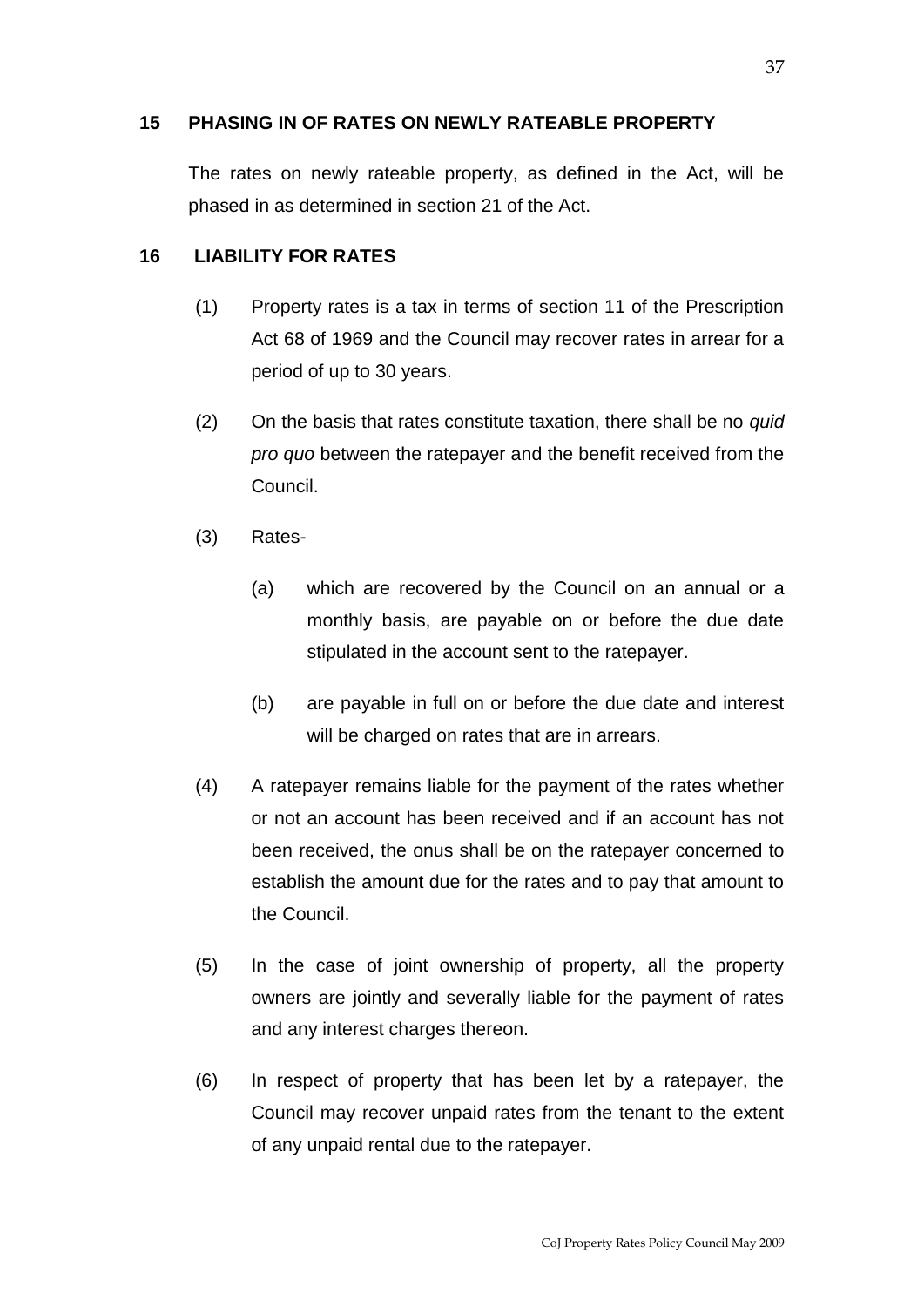- (7) The Council may recover unpaid rates from the agent of the ratepayer but only to the extent of the rental in respect of the property concerned received by the agent, less any commission due to the agent by the ratepayer.
- (8) A ratepayer that wishes to dispose of a property must comply with the provisions of section 118 of the Systems Act, which requires an advance payment of an amount to cover, *inter alia,* the rates due before a rates clearance certificate is issued, such payment to be calculated to cover a lead time as contemplated in the Systems Act.

#### **17 DEALING WITH APPLICATIONS**

The Council must consider every application in terms of this Policy within a reasonable time and may approve the application, subject to such conditions as the Council may deem appropriate under the circumstances, or refuse it.

## **18 INSPECTION OF AND OBJECTIONS TO AN ENTRY IN THE VALUATION ROLL**

- (1) Once the Council has given notice that the valuation roll is open for public inspection, any person may within the inspection period, inspect the roll and may lodge an objection with the Municipal Manager against any matter reflected in the roll or omitted from the roll.
- (2) Objections must be in relation to a specific property.
- (3) The lodging of an objection shall not defer liability for the payment of rates.
- (4) All objections received shall be dealt with in the manner prescribed in the Act.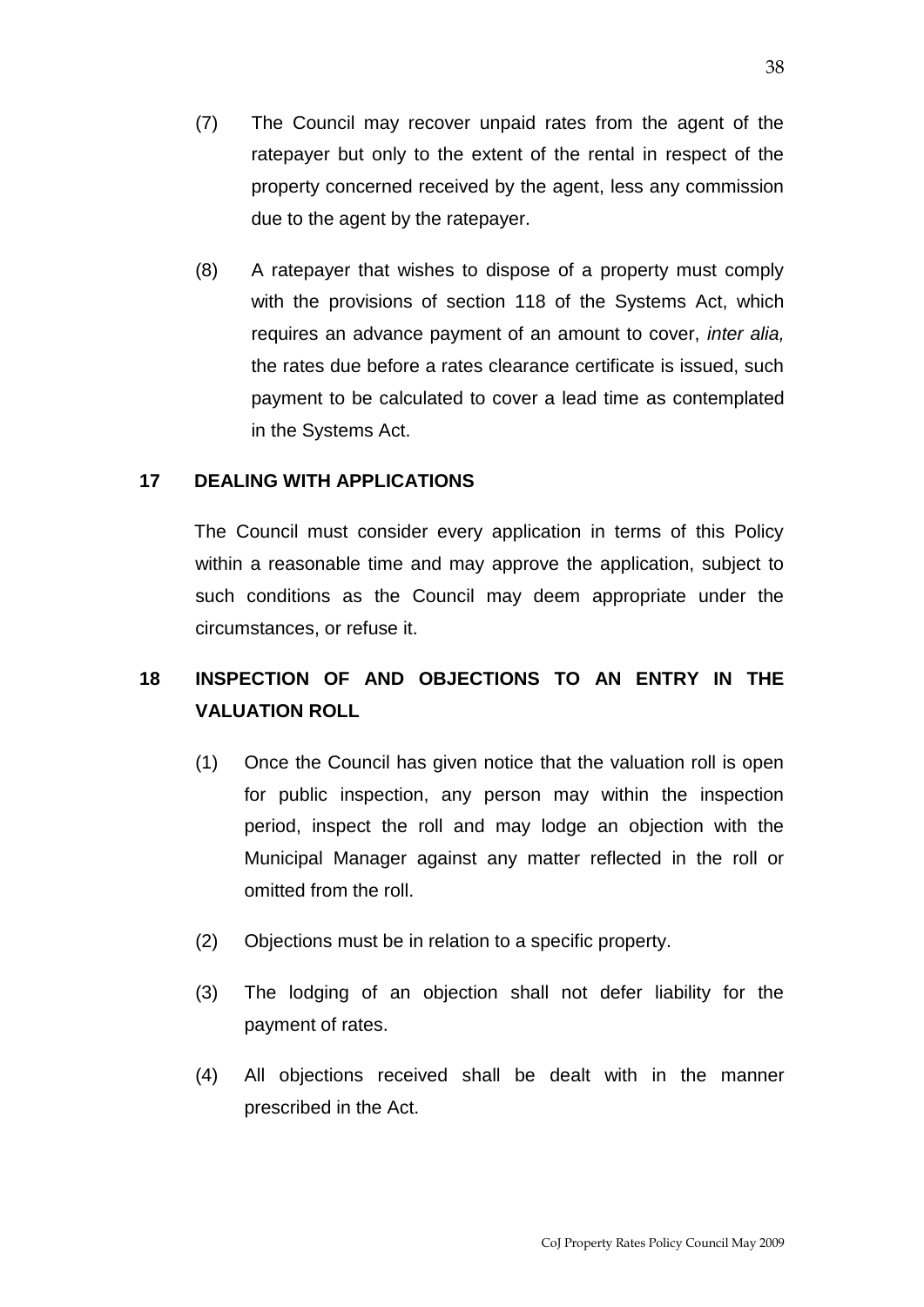#### **19. PUBLICATION OF RESOLUTIONS LEVYING RATES**

- (1) After a resolution to levy a rate as contemplated in section 14(1) of the Act has been adopted, the City Manager shall in the advertisement contemplated in section 14(3)(b) of the Act, state that any person who desires to comment on or object to the rate so levied, shall do so in writing within the period of 30 days contemplated in section 14(3)(a) of the Act.
- (2) Where-
	- (a) no objection is lodged within the period referred to in subparagraph (1), the rate so levied shall come into operation on the date determined by the Council at the time when the resolution contemplated in section 14(1) of the Act was adopted;
	- (b) an objection is lodged or comments provided within the period referred to in subparagraph (1), the Council shall consider such objections and/or comments and may amend or withdraw the resolution adopted in terms of section 4(1) of the Act and may determine a date other than the date contemplated in subparagraph (a) on which the determination or amendment shall come into operation.

#### **20 CONCLUSION**

- (1) Rates constitute the principle source of revenue for the funding of those municipal services where the benefit is shared by the local community and does not accrue to any individual person or ratepayer.
- (2) The preservation of rating as the local tax base is a precondition for the autonomy of local government and it is for this reason that it is